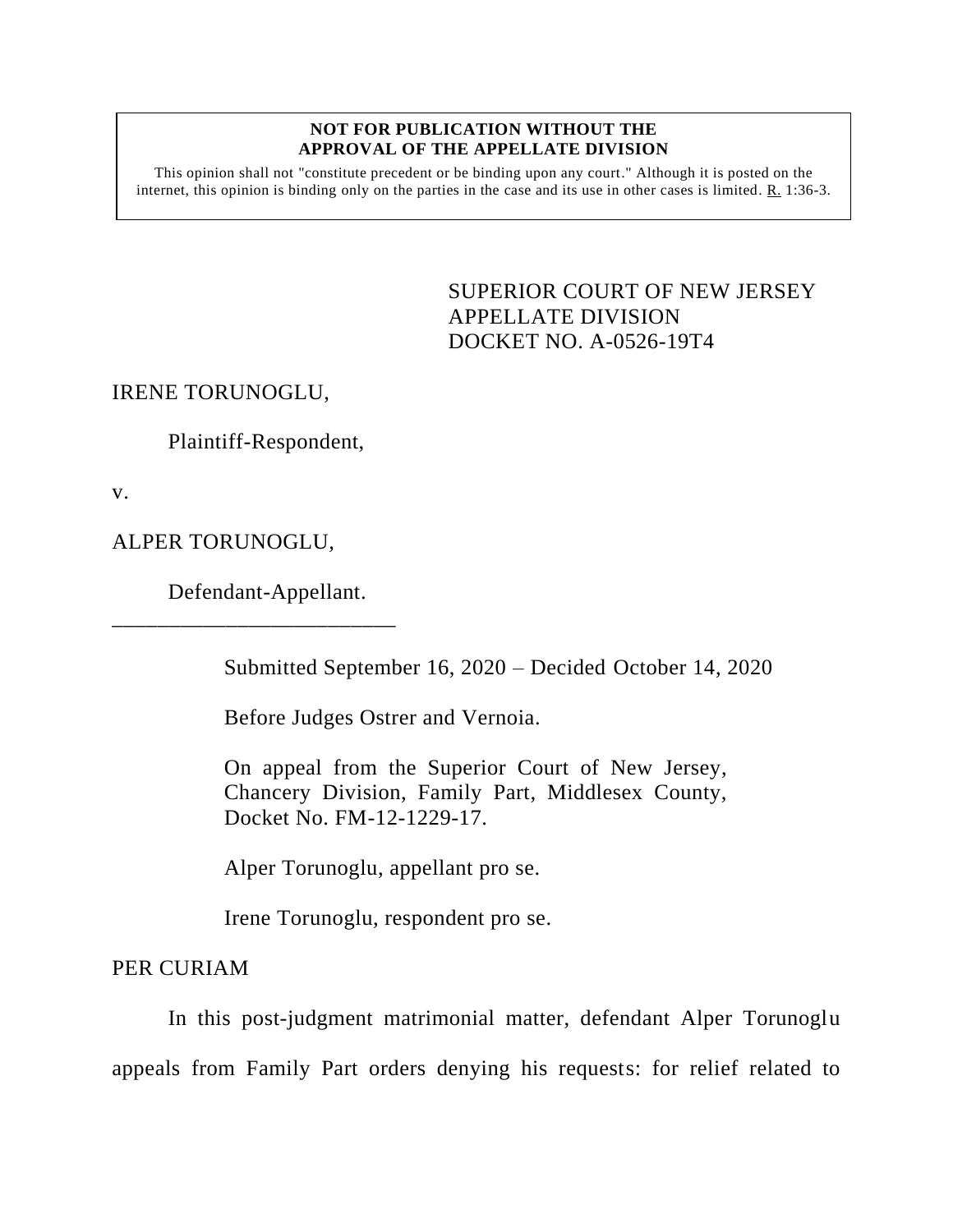plaintiff Irene Torunoglu's enrollment of the parties' two children in a new school district following her relocation from East Brunswick to South Brunswick; to hold plaintiff in contempt for allegedly violating the parties' final judgment of divorce; and for an award of attorney's fees incurred during postjudgment motion practice. Defendant also argues the court erred by requiring that he pay for a portion of the children's extracurricular activities fees; one half of the fees for the court-appointed parenting time coordinator; and mediation fees and expenses. Having reviewed the record in light of the applicable legal principles, we affirm in part, vacate in part, and remand for further proceedings in accordance with this opinion.

#### I.

Plaintiff and defendant married in 2003 and divorced in 2017. They have two children. D.T. was born in 2007, and E.T. was born in 2010. The parties' October 11, 2017 dual final judgment of divorce incorporated a written agreement they reached during mediation (mediation agreement). In pertinent part, the mediation agreement provides that defendant's "parenting time shall be Wednesdays through Saturdays including overnights and on alternating weeks Thursdays through Saturdays including overnights during the academic school year." The mediation agreement also states "[t]here shall be no child support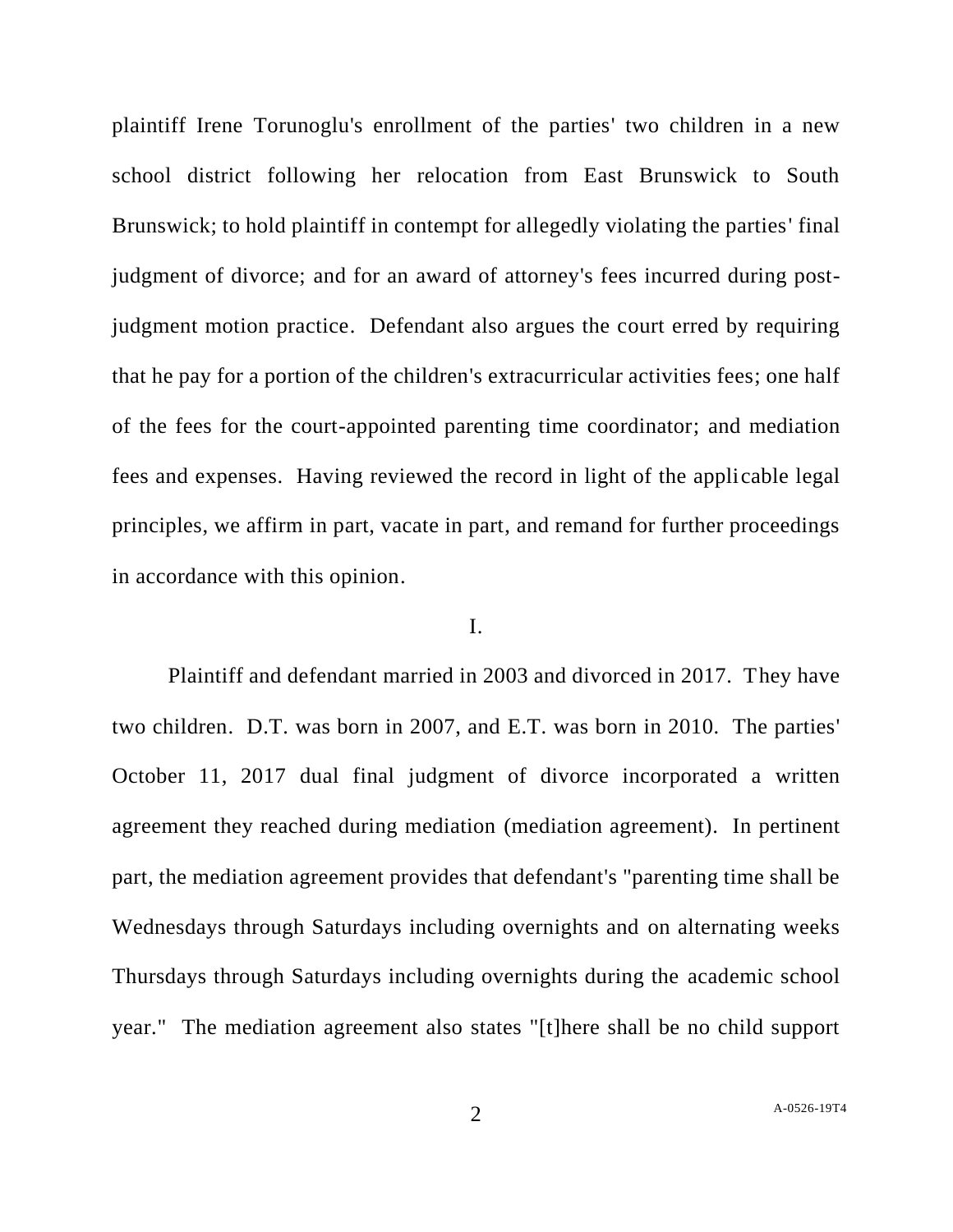paid from one [party] to the other with both parties assuming all obligations for child support based upon a shared parenting plan with [plaintiff] named as the parent of primary residence." Neither party appealed from the final judgment of divorce.

In November 2017, the parties agreed to modify the parenting time schedule to provide that the children would spend alternate weeks with each parent commencing at 7:00 p.m. each Sunday. The parties also agreed that on Wednesdays and Thursdays the children would stay overnight with the parent who did not otherwise have parenting time during the week.

During the marriage, and immediately following the divorce, the parties resided in East Brunswick. In June 2018, however, plaintiff moved from her East Brunswick residence to a home she purchased in South Brunswick. She unilaterally and without defendant's consent withdrew the children from the East Brunswick school district and enrolled them in the South Brunswick district. Defendant continued to reside in East Brunswick.

#### The August 15 and 24, 2018 Orders

In August 2018, defendant filed an order to show cause seeking an order: enforcing the parties' parenting time agreement; restraining plaintiff from transferring the children to the South Brunswick school district; requiring the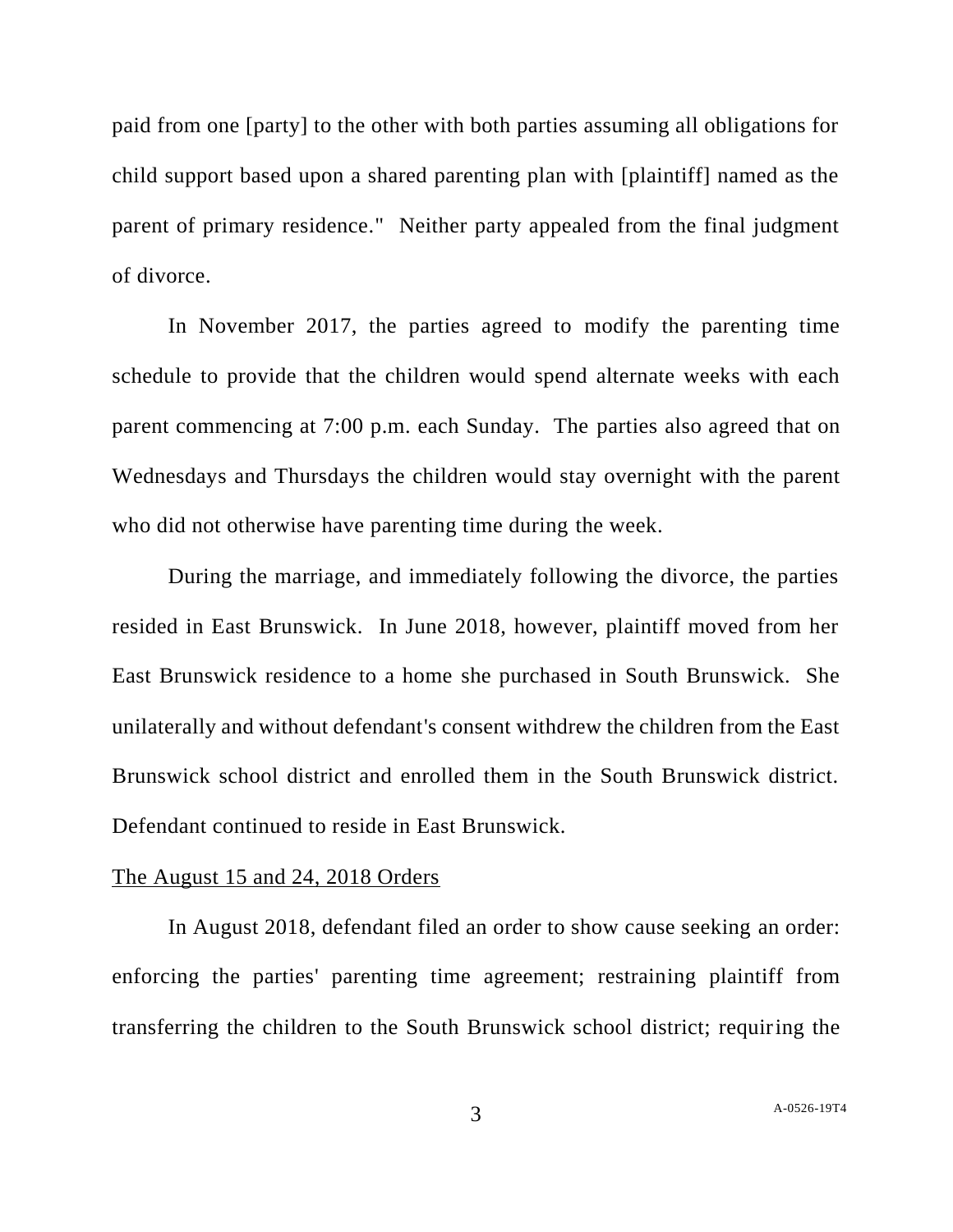children attend school in East Brunswick; "restraining [p]laintiff from using a [p]arent of [p]rimary [r]esidence moniker"; and awarding defendant attorney's fees and costs. The court entered an August 15, 2018 order denying defendant's request for temporary restraints and scheduling the matter for a hearing.

On August 22, 2018, the parties appeared before the Family Part, were sworn in, and provided testimony and arguments in support of their respective positions. In an opinion from the bench two days later, the court found defendant was not a credible witness and plaintiff credibly testified concerning her decision to move to South Brunswick. The court found plaintiff moved to South Brunswick because it was closer to her place of employment and it permitted her to provide a larger home where the children had their own bedrooms and enjoyed access to a pool and other activities.

The court noted the mediation agreement, which was incorporated into the final judgment of divorce, designated plaintiff as the parent of primary residence and did not prohibit plaintiff from relocating with the children. The court rejected defendant's claim plaintiff was not the parent of primary residence, and it concluded the children appropriately moved with plaintiff to South Brunswick because she was the designated parent of primary residence.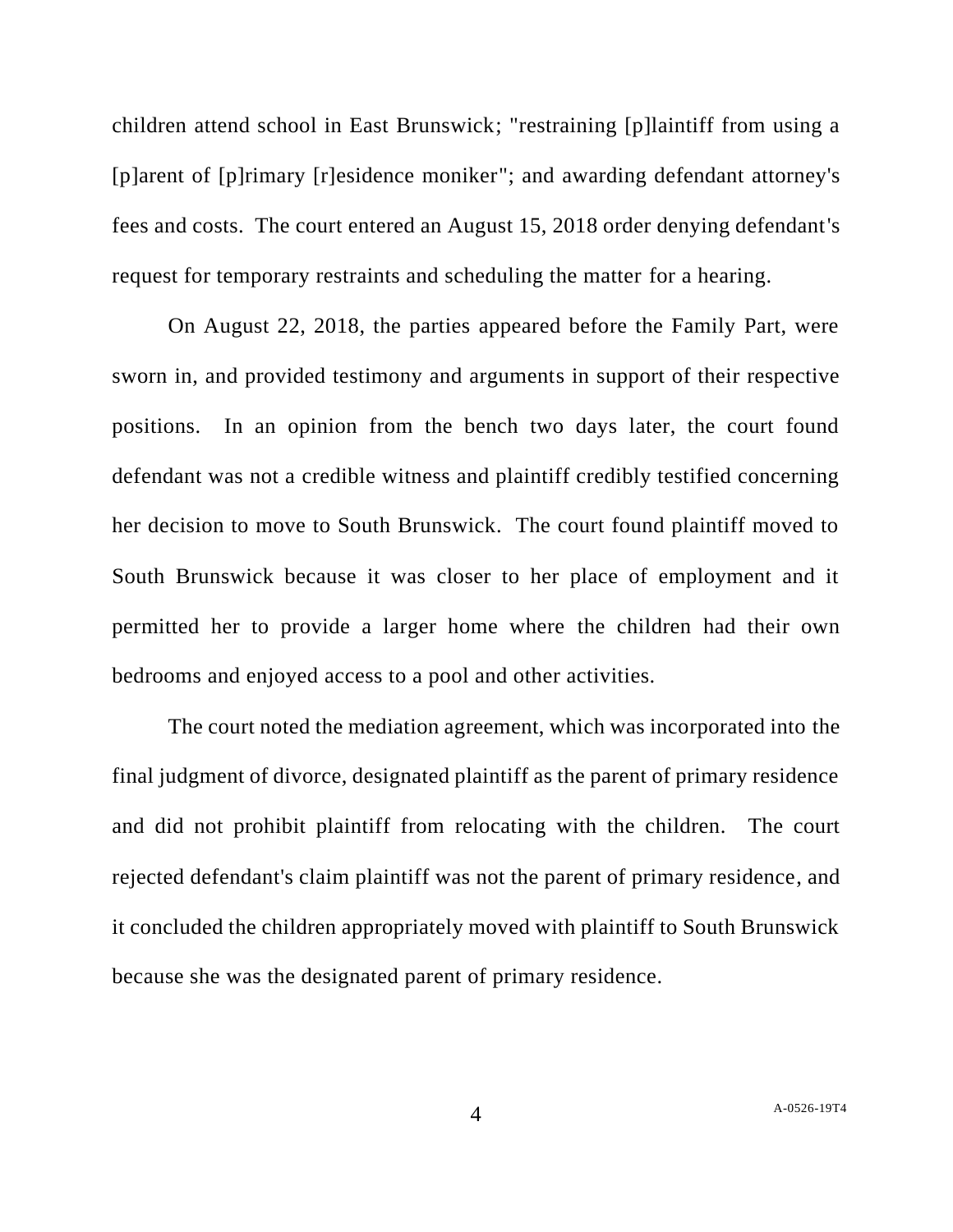The court also noted plaintiff moved only eight miles from her prior residence in East Brunswick to the adjacent township of South Brunswick and that the municipalities had comparable school systems. The court accepted plaintiff's testimony "the children are looking forward to the new school system." The court also observed that the children were in private counseling, and defendant did not present any evidence from their counselors demonstrating the move to South Brunswick or the change in school districts "would be detrimental to the best interests of the children."

The court denied defendant's requests to bar the children's attendance in the South Brunswick school district and to require their attendance at school in East Brunswick. The court entered an August 24, 2018 order denying the relief sought in defendant's order to show cause.

#### The February 28, 2019 Order

In October 2018, and thereafter, the parties had ongoing issues concerning parenting time and the transportation of the children to and from school. It appears they abandoned their November 2017 parenting time agreement and reverted to the parenting time arrangement set forth in the mediation agreement.<sup>1</sup>

<sup>&</sup>lt;sup>1</sup> We do not suggest that reversion to the parenting time arrangement set forth in the mediation agreement occurred by mutual consent or was the fault of either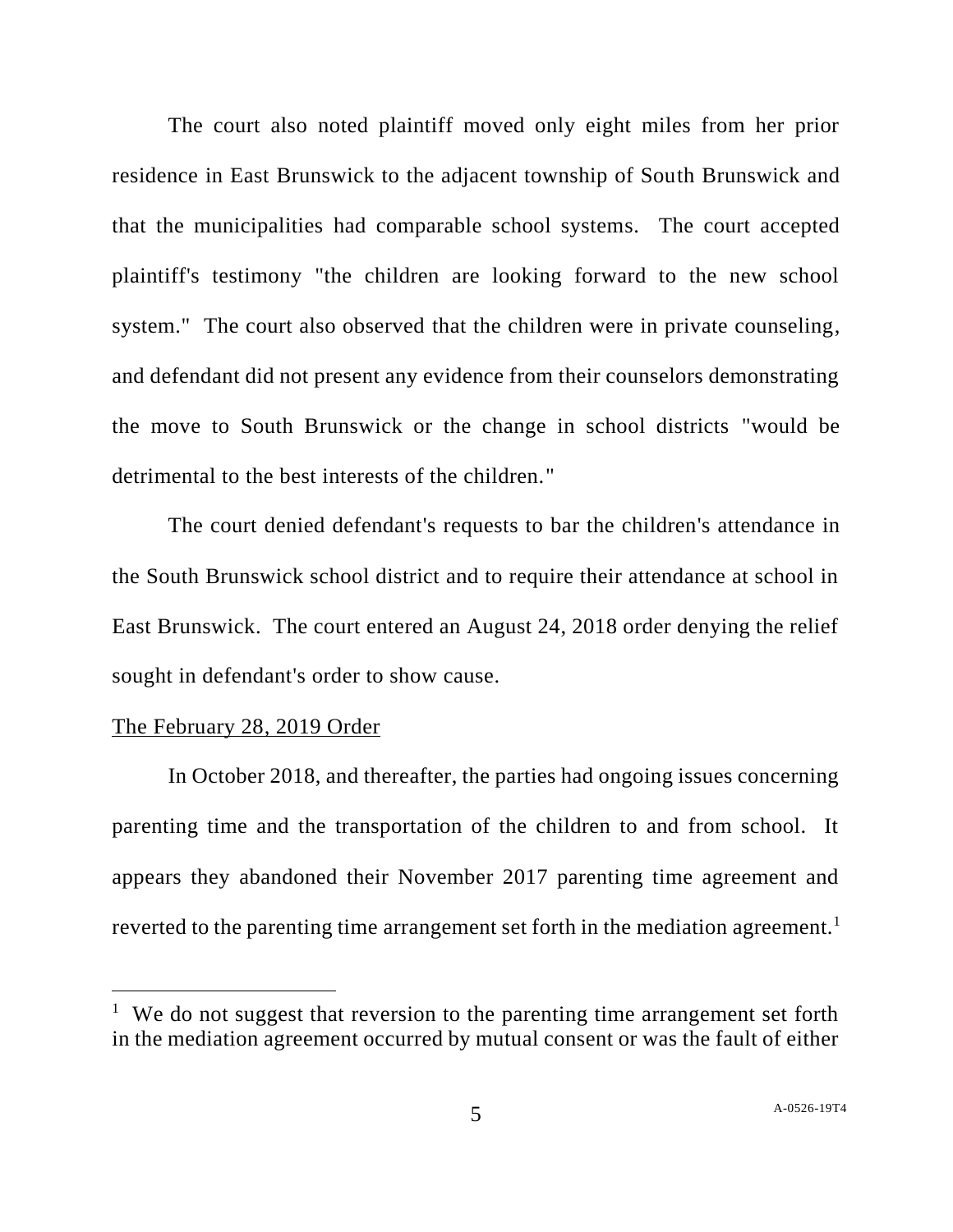In January 2019, plaintiff moved before the court to: modify the parenting time arrangement to provide defendant with overnight visits with the children each Thursday and Friday evening and every other Saturday night; compel defendant to transport the children to school in South Brunswick and in a timely manner during his parenting time; and permit plaintiff to pick up the children at defendant's home at 7:00 p.m. on Saturday and 11:00 a.m. on those Sundays following defendant's Saturday evening overnight parenting time. Plaintiff also sought an attorney's fee award.

In her certification supporting the motion, plaintiff claimed the requested relief was required because defendant did not drop the children off at school on time when he had overnight parenting time. Plaintiff also asserted an 11:00 a.m. Sunday morning pick-up of the children following a Saturday overnight visit was required because defendant otherwise kept the children until Sunday at 7:00 p.m. following Saturday overnight visits. In plaintiff's view, the 7:00 p.m. pickup of the children was too late to ensure they ate, completed homework, and went to bed at a reasonable hour before the start of the school week.

party. The circumstances leading to the reversion are not at issue, and it is therefore unnecessary to address them. It is sufficient to note that in October 2018, and thereafter, the parties no longer mutually agreed to the November 2017 modification of the parenting time arrangement.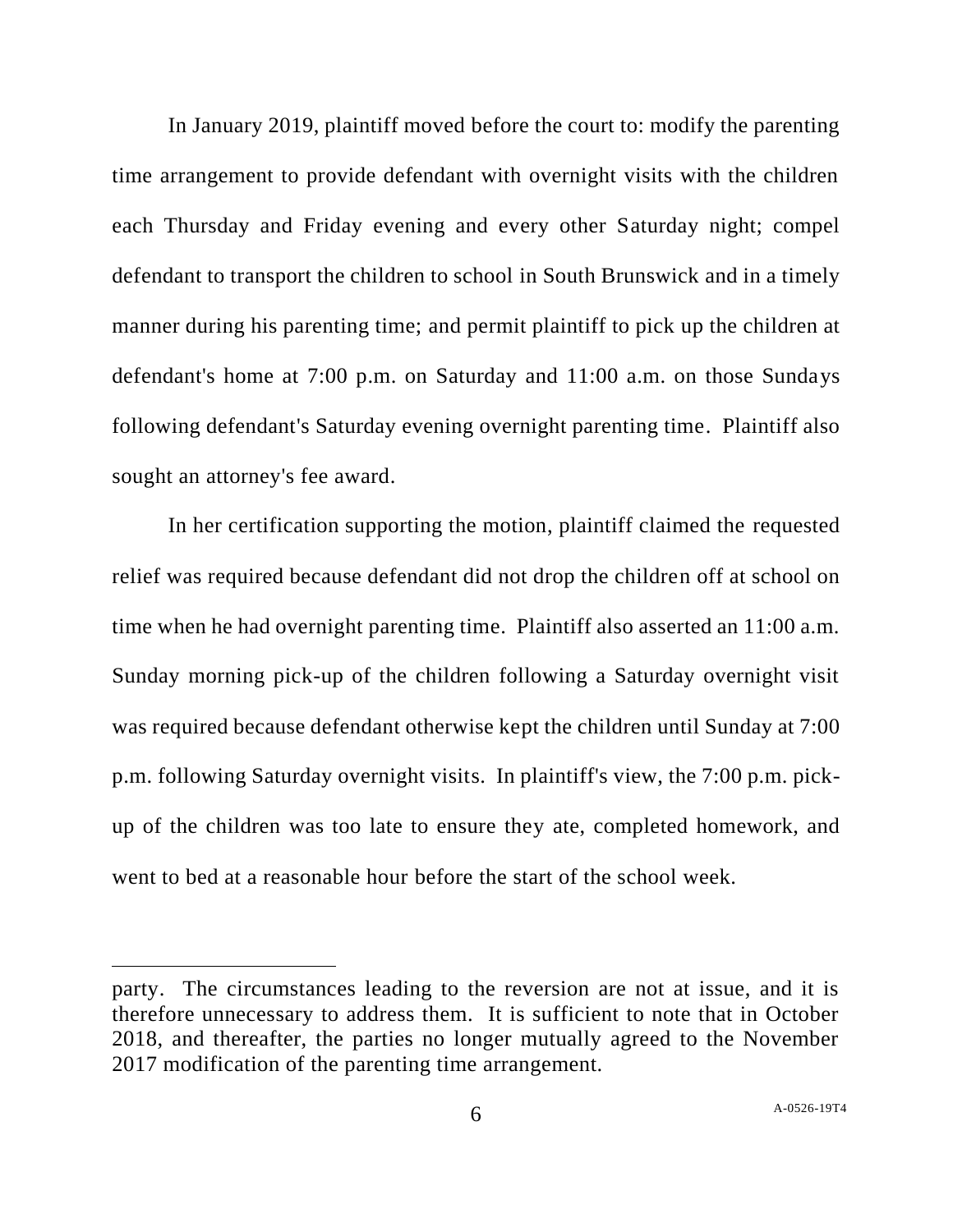Defendant filed a cross-motion requesting denial of the relief sought by plaintiff and, in pertinent part, an order: directing plaintiff to comply with the parenting time arrangement set forth in the mediation agreement; requiring plaintiff to drop off the children at defendant's residence for his scheduled parenting time; permitting defendant's weekend parenting time to end at 7:00 p.m. on Sundays; requiring plaintiff transport the children to school from defendant's residence half of the time; and requiring plaintiff reimburse defendant for plaintiff's share of the cost of D.T.'s extracurricular activities.<sup>2</sup> Defendant also sought an order directing that neither party be designated as the parent of primary residence; that the children be reenrolled in the East Brunswick school system for the 2019-2020 school year; and that he and plaintiff share joint legal and physical custody of the children.

Plaintiff filed opposition to defendant's cross-motion asserting she is designated the parent of primary residence in the mediation agreement and defendant failed to present any evidence supporting a modification of that negotiated and agreed-upon designation. Plaintiff further claimed her request for a modification of the parenting time arrangement was for the purpose of

<sup>2</sup> We do not address defendant's other requests because the court's actions regarding them are not at issue on appeal.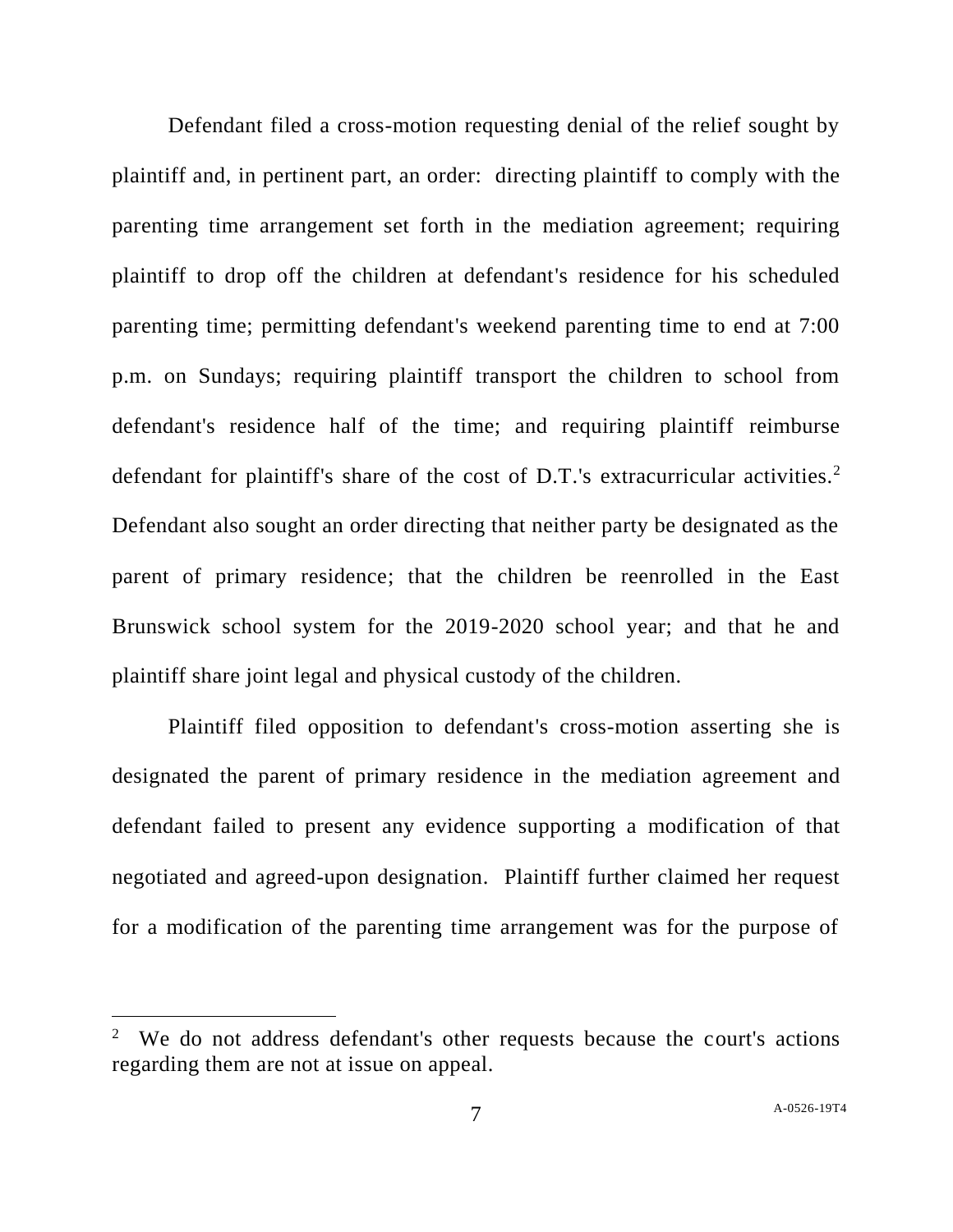ensuring the children were dropped off at school on time and that they be returned to her early enough on Sundays following a Saturday overnight visit with defendant to permit her to spend some weekend time with the children and to allow the children to prepare for the ensuing school week.

Plaintiff also asserted defendant failed to either request reconsideration of, or appeal from, the court's August 24, 2018 order rejecting defendant's motion to require the children attend school in East Brunswick. Plaintiff claimed defendant's renewal of his request concerning the children's school attendance was therefore frivolous.

In a detailed February 28, 2019 order, the court denied plaintiff's motion in its entirety<sup>3</sup> and granted in part and denied in part defendant's cross-motion. The order confusingly states defendant's request that neither party shall be designated as the parent of primary residence is "GRANTED IN PART" and "DENIED IN PART insofar as the [m]ediation [a]greement speaks for itself." The finding is confusing because, as noted, the mediation agreement expressly states plaintiff is the parent of primary residence.

<sup>&</sup>lt;sup>3</sup> The court provided the parties with a tentative written order on the crossmotions in accordance with Rule 5:5-4(e), and neither party requested oral argument on the motions thereafter. As a result, the parties' requests for oral argument "were deemed withdrawn," and the court's tentative decision, as set forth in its order, became final. R. 5:5-4(e).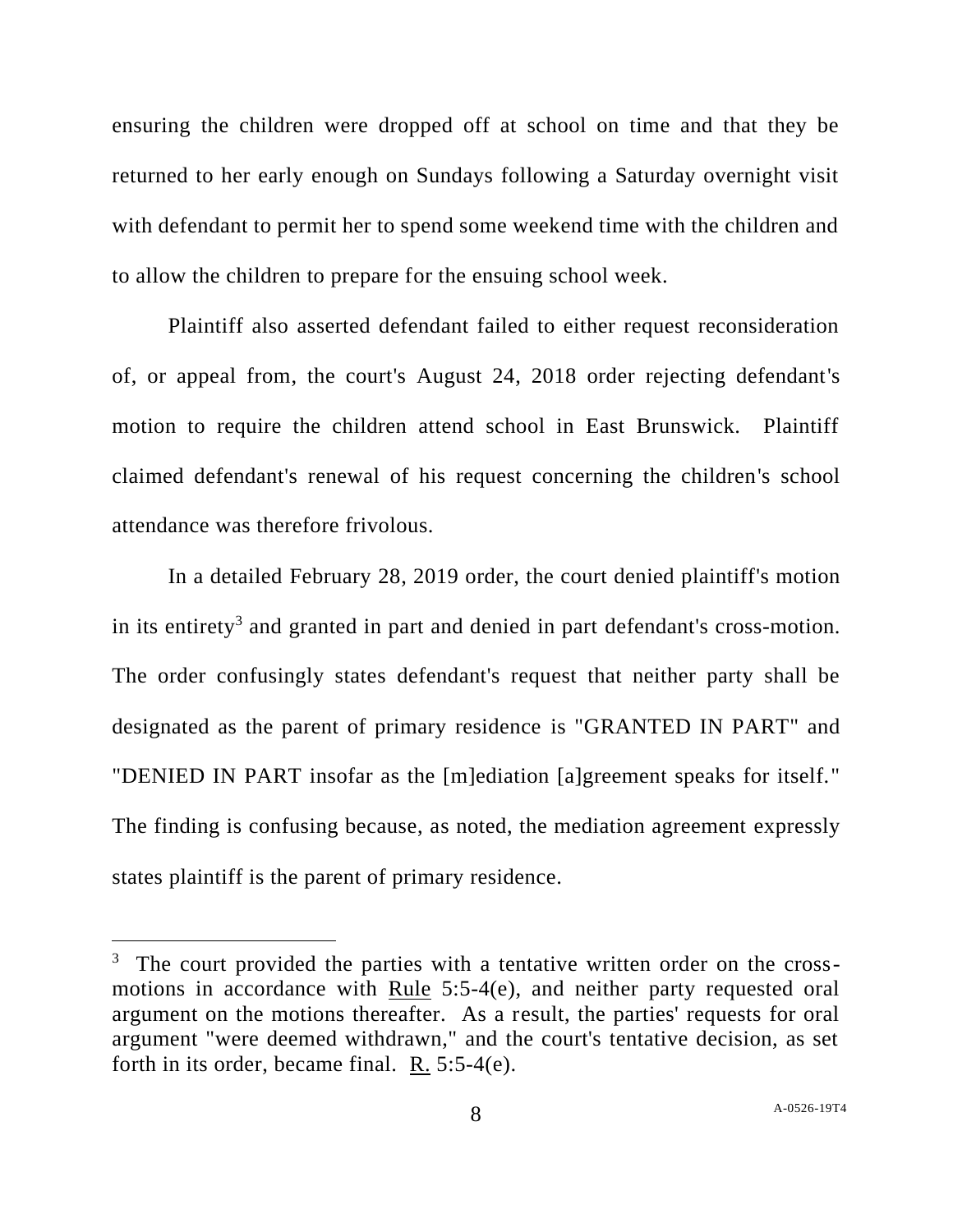The court ordered that the parties shall "jointly make all major decisions on behalf of or otherwise affecting the children," including "all major religious, educational[,] and health decisions." The court also found although "the [m]ediation [a]greement does not spell out that the parties have joint legal custody, they clearly do so."

The court granted defendant's request that the parties comply with the parenting time schedule set forth in the mediation agreement, and the court denied without prejudice defendant's requests for modification of the parenting time schedule. The court referred certain issues between the parties to mediation and appointed a mediator. The court also directed that the parties utilize the services of a court-appointed parenting time coordinator. The court ordered plaintiff and defendant to equally share the costs of the mediator and parenting time coordinator.

The court also denied without prejudice defendant's request for an order finding "[p]laintiff in violation of litigant's rights for unilaterally removing the [children] from the East Brunswick school district" and requiring the children's reenrollment in the East Brunswick school district for the 2019-2020 school year. The court further denied defendant's motion for attorney's fees incurred in connection with the cross-motions.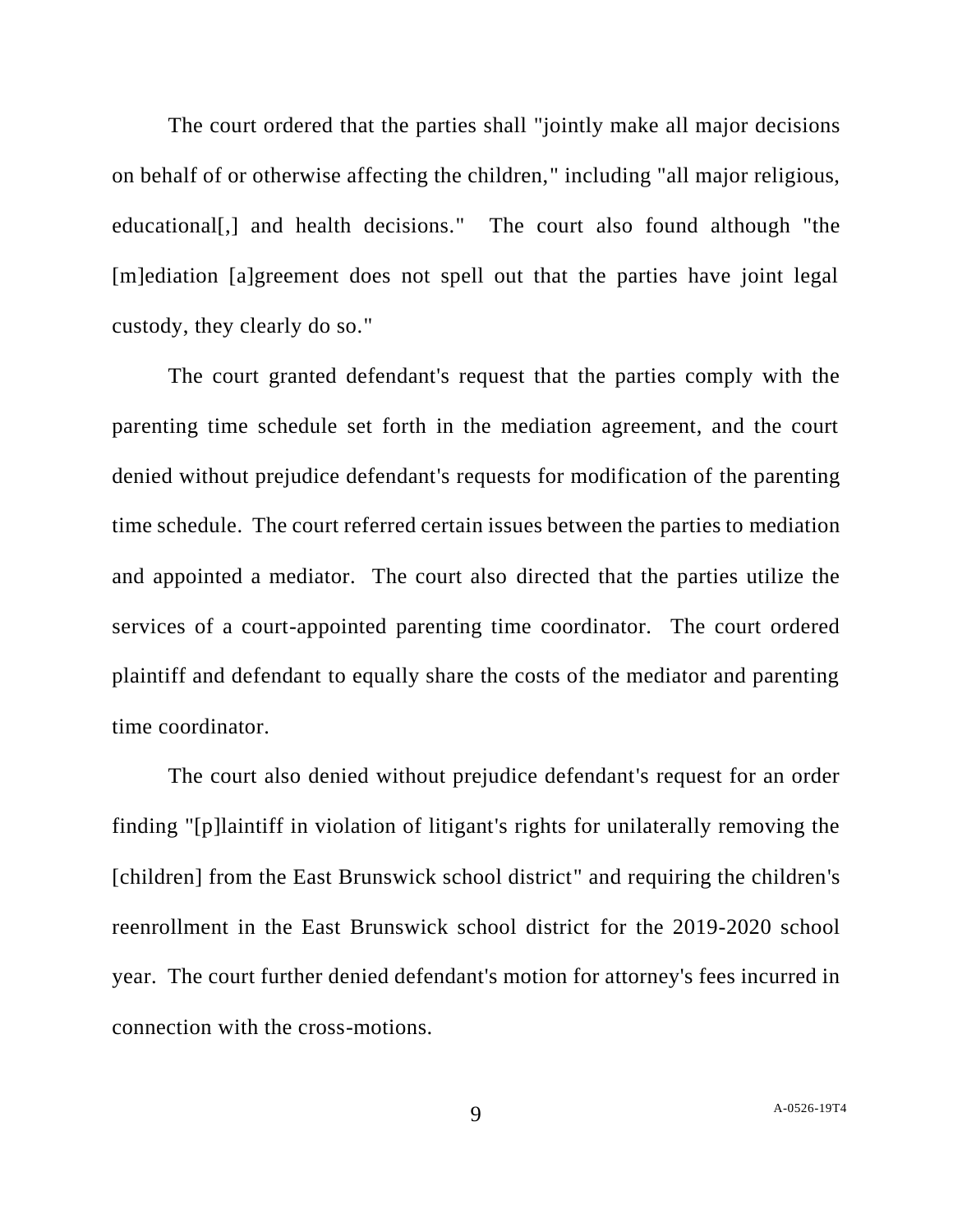#### The August 23, 2019 Order

Following entry of the February 28, 2019 order, the parties participated in a successful mediation of the outstanding issues. The parties also worked with a court-appointed parenting time coordinator to resolve their parenting time disputes.

Defendant subsequently filed a motion for an order directing a parenting time schedule and equally shared responsibility for driving the children to and from their South Brunswick schools in accordance with the parenting time coordinator's recommendations. "In the alternative," defendant again moved for an order directing the children's reenrollment in the East Brunswick school system.

Defendant also requested a determination that the mediation agreement's designation of plaintiff as the parent of primary residence is unenforceable and an order directing that neither party is the parent of primary residence. "In the alternative," defendant requested that the court designate him as the parent of primary residence.<sup>4</sup>

<sup>&</sup>lt;sup>4</sup> We do not address the other requests for relief in defendant's motion because the court's disposition of the requests is not at issue on appeal.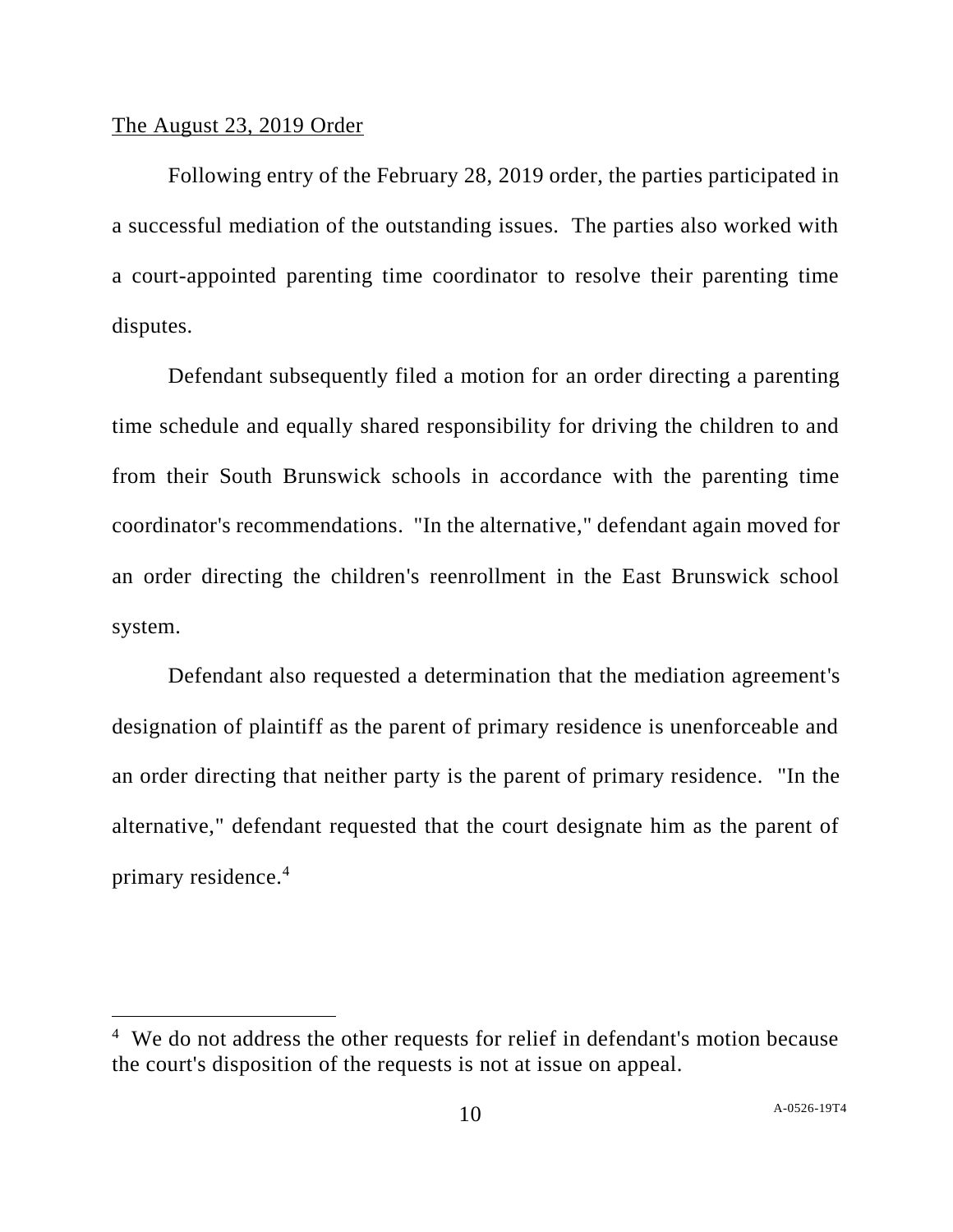Plaintiff filed a cross-motion requesting denial of defendant's motion, a parenting time schedule and schedule for the transportation of children to and from school during defendant's parenting time, and other relief not at issue on appeal. In an August 23, 2019 order, the court granted in part both defendant's and plaintiff's requests to modify the parenting time schedule and directed the schedule for the transportation of the children to and from their South Brunswick schools during defendant's parenting time.

The court also denied defendant's "alternative" request for the children's reenrollment in the East Brunswick school system. The court found "insufficient evidence . . . [upon which] to base any change in the current arrangement," as "the children are thriving academically[,] and there is not ample support that returning the children to East Brunswick schools is in their best interests. "

The court further denied defendant's motion for an order finding plaintiff's designation as the parent of primary residence unenforceable, and the court rejected defendant's request that he be designated the parent of primary residence. The court noted defendant's request was addressed in the February 28, 2019 order and found "[d]efendant was aware of" plaintiff's designation as the parent of primary residence in the mediation agreement that was incorporated in the final judgment of divorce. The court determined there was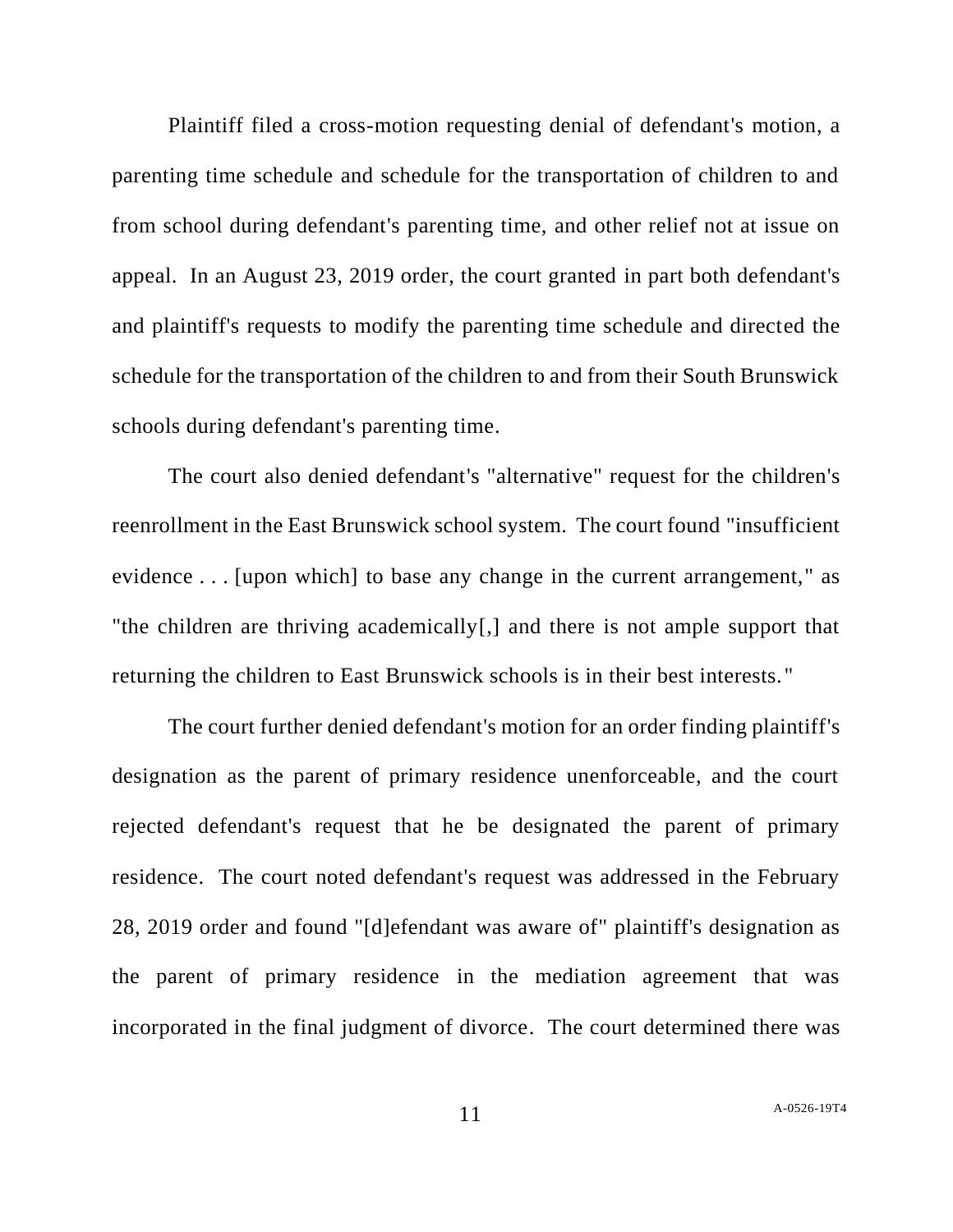"no substantial change in circumstances . . . alleged since the [final judgment of divorce] was entered."

Defendant appealed from the court's August 15, 2018, August 24, 2018,

February 28, 2019, and August 23, 2019 orders. In his pro se brief on appeal,

defendant presents the following arguments for our consideration:

# POINT 1

THE TRIAL COURT BASED ITS DECISION TO DENY . . . DEFENDANT'S [ORDER TO SHOW CAUSE] ON AUGUST 24, 2018 ON ITS ERRONEOUS INTERPRETATION THAT . . . PLAINTIFF IS DESIGNATED AS [THE PARENT OF PRIMARY RESIDENCE].

# POINT 2

THE TRIAL COURT FAILED TO HOLD A PLENARY HEARING AS WAS REQUESTED BEFORE ITS URGENT UPROOTING OF THE PARTIES' CHILDREN FROM THE MARITAL RESIDENCE SCHOOL DISTRICT[.]

# POINT 3

THE TRIAL COURT MADE A REVERSIBLE MISTAKE OF LAW WHEN IT APPLIED A STANDARD THAT IS NOT SPECIFIED BY LAW WHEN IT DENIED . . . DEFENDANT'S [ORDER TO SHOW CAUSE] ON AUGUST 15, 2018 [AND] AUGUST 24, 2018.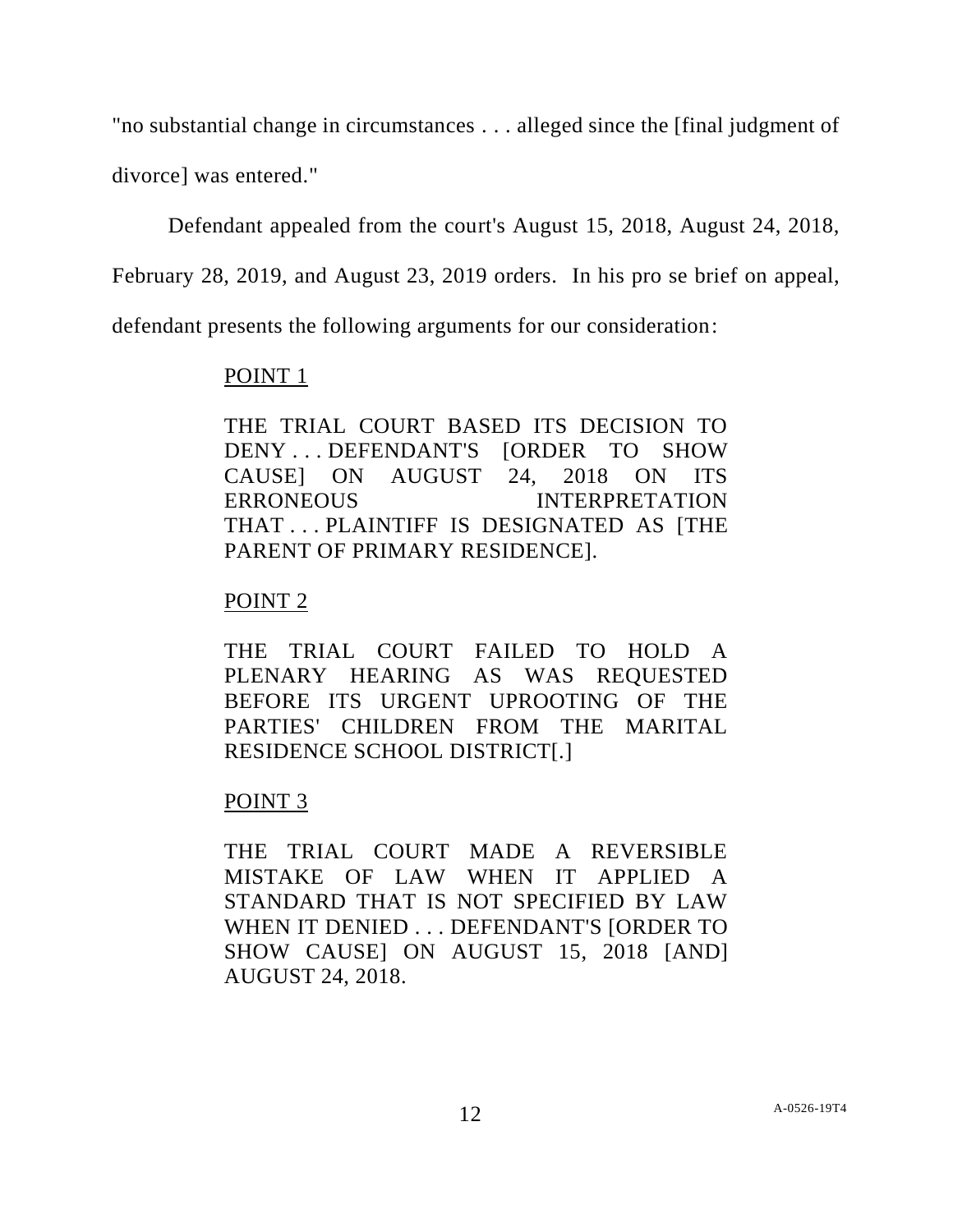## POINT 4

THE TRIAL COURT MADE A MISTAKE OF LAW WHEN IT IGNORED THE PARTIES' JOINT LEGAL AND [PHYSICAL] CUSTODY AGREED TO IN THEIR [FINAL JUDGMENT OF DIVORCE].

## POINT 5

THE TRIAL COURT MADE A MISTAKE OF LAW WHEN IT FAILED TO MAKE A PRIMA-FACIE DECISION WHEN IT DENIED . . . DEFENDANT'S AUGUST 15, 2018 [ORDER TO SHOW CAUSE] MOTION OR WHEN IT FAILED TO MAKE A PRIMA-FACIE DECISION ON AUGUST 22, 2018.

### POINT 6

[ORDER TO SHOW CAUSE] MOTION WAS FILED BY DEFENDANT TO REVERSE A CIRCUMSTANCE CREATED BY . . . PLAINTIFF IN VIOLATION OF BOTH THE N[.]J[.]S[.]A[.] 9:2-4 AND THE PARTIES' [FINAL JUDGMENT OF DIVORCE]. DUE PROCESS ERROR.

### POINT 7

THE TRIAL COURT FAILED TO PROTECT THE BEST INTERESTS OF THE PARTIES' CHILDREN.

### POINT 8

THE TRIAL COURT FAILED TO APPLY THE LAW WHEN IT FAILED TO HOLD . . . PLAINTIFF IN CONTEMPT FOR HER VIOLATIONS OF THE N.J.S.A. 9:2-4 AND THE PARTIES['] [FINAL JUDGMENT OF DIVORCE].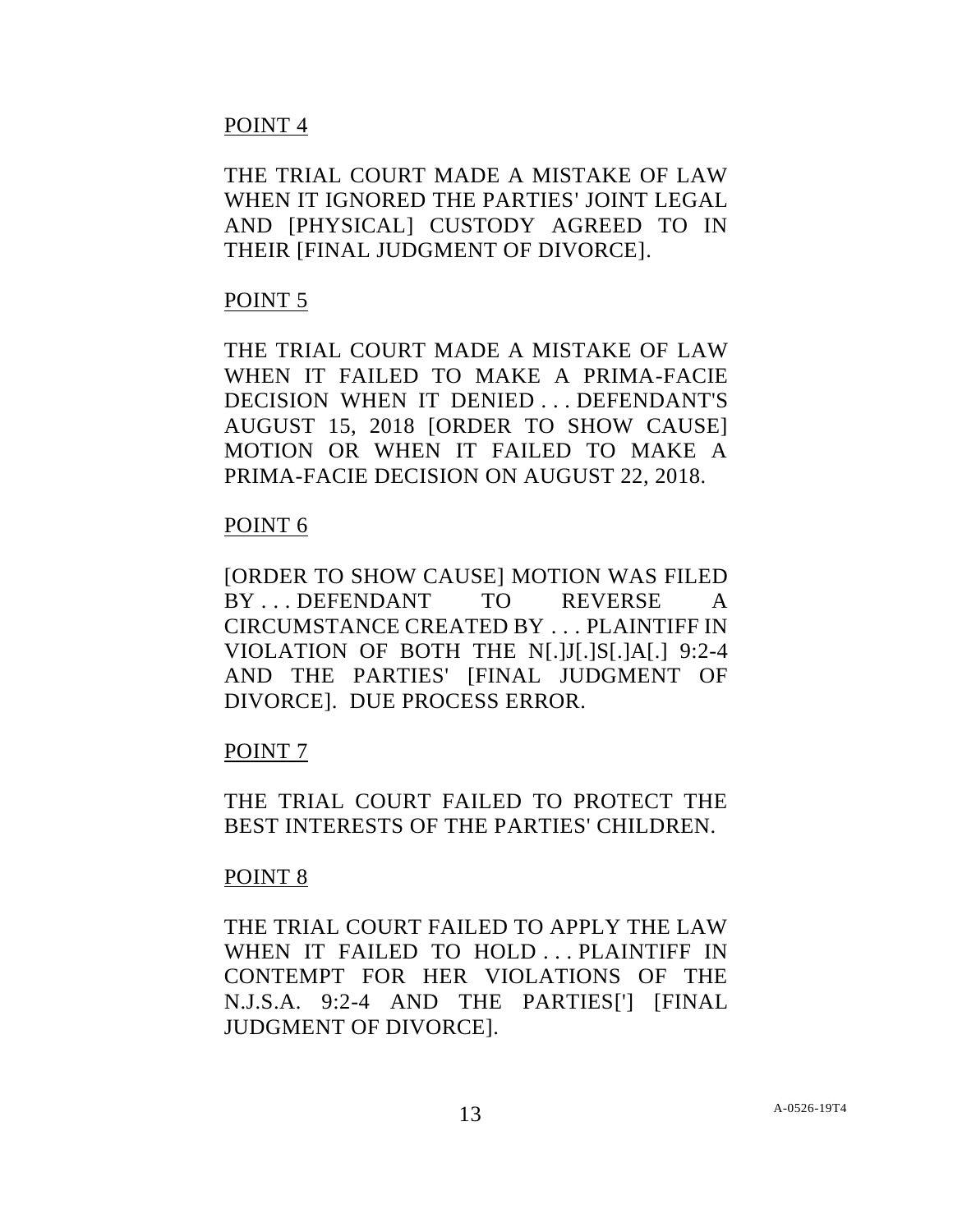## POINT 9

THE TRIAL COURT MADE A MISTAKE OF LAW WHEN IT DISREGARDED ... DEFENDANT-FATHER'S EQUAL RIGHTS TO CUSTODY [AND] PARENTING GRANTED BY THE STATE LAWS. [1] DEFENDANT HAS BEEN BIASED IN VIOLATION OF HIS SAID CUSTODIAL LEGAL RIGHTS[.]

### POINT 10

THE TRIAL COURT AWARDED . . . PLAINTIFF FOR HER BAD-FAITH ACTIONS AND OUTRIGHT VIOLATIONS WHEN IT IMPOSED SIGNIFICANT FINANCIAL BURDEN ON . . . DEFENDANT[.]

#### POINT 11

THE PARTIES' CHILDREN'S SCHOOL DISTRICT [WAS] CHANGED IN VIOLATION OF THE STATUTES AND [THE FINAL JUDGMENT OF DIVORCE]. MORE IMPORTANTLY[,] CHANGE OF SCHOOL DISTRICT WAS NOT WARRANTED.

### POINT 12

THE TRIAL COURT ABUSED ITS DISCRETIONARY POWERS IN ITS FAILURE TO TAKE . . . DEFENDANT'S FINANCIAL ABILITY, . . . PLAINTIFF'S BAD-FAITH ACTIONS, HER VIOLATIONS OF THE STATUTES AND THE PARTIES' [FINAL JUDGMENT OF DIVORCE], [AND] HER EXHAUSTING DELAY TACTICS WHEN IT DENIED . . . DEFENDANT'S REQUESTS FOR RECOVERY OF THE LEGAL FEES [AND] EXPENSES HE PAID.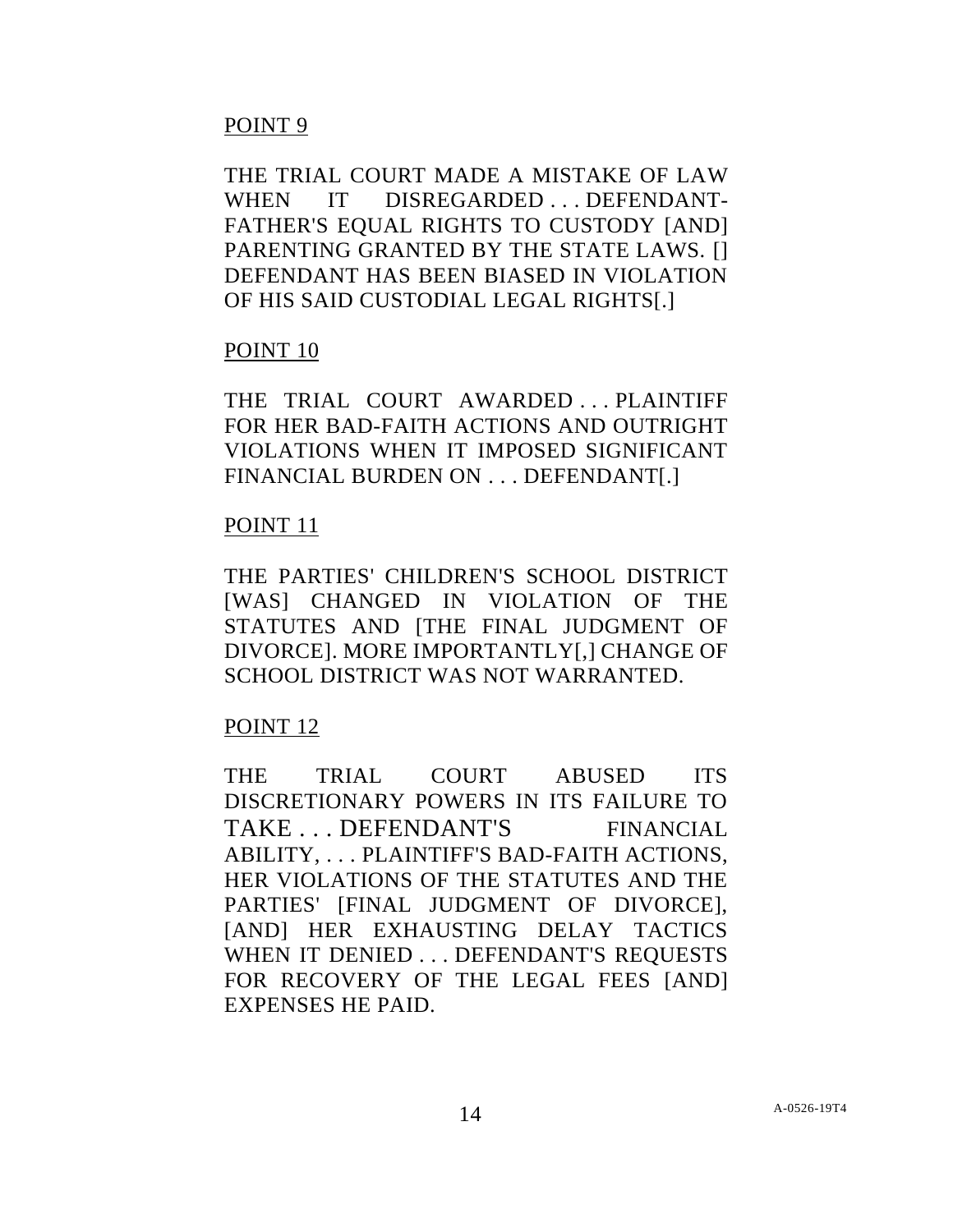II.

Our review of Family Part orders is generally limited. Cesare v. Cesare, 154 N.J. 394, 411, 413 (1998). We "accord particular deference to the Family Part because of its 'special jurisdiction and expertise' in family matters." Harte v. Hand, 433 N.J. Super. 457, 461 (App. Div. 2013) (quoting Cesare, 154 N.J. at 413). Generally, "findings by the trial court are binding on appeal when supported by adequate, substantial, credible evidence," Cesare, 154 N.J. at 411- 12 (citing Rova Farms Resort, Inc. v. Inv'rs Ins. Co. of Am., 65 N.J. 474, 484 (1974)), and we will not disturb the factual findings and legal conclusions unless convinced they are "so manifestly unsupported by or inconsistent with the competent, relevant and reasonably credible evidence as to offend the interests of justice," Ricci v. Ricci, 448 N.J. Super. 546, 564 (App. Div. 2017) (quoting Elrom v. Elrom, 439 N.J. Super. 424, 433 (App. Div. 2015)). Challenges to legal conclusions, as well as a trial court's interpretation of the law, are subject to de novo review. Id. at 565.

Defendant candidly acknowledges the arguments asserted in Points 3, 5, 6, 9, 10, and 12 were not raised before the trial court. We therefore do not address those arguments because "[i]t is . . . well-settled . . . that our appellate courts will decline to consider questions or issues not properly presented to the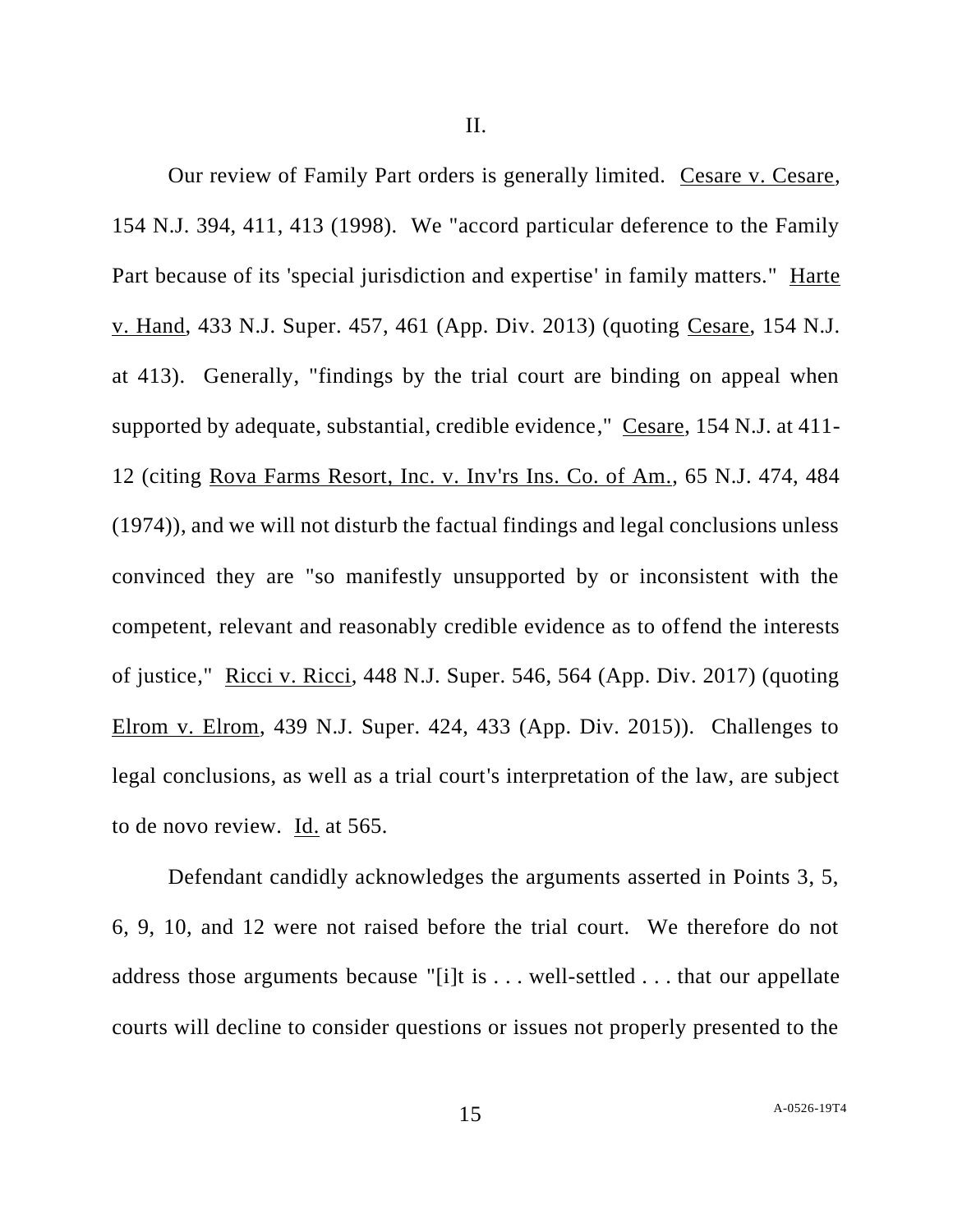trial court when an opportunity for such presentation is available 'unless the questions so raised on appeal go to the jurisdiction of the trial court or concern matters of great public interest.'" Nieder v. Royal Indem. Ins. Co., 62 N.J. 229, 234 (1973) (quoting Reynolds Offset Co. v. Summer, 58 N.J. Super. 542, 548 (App. Div. 1959)); accord Collas v. Raritan River Garage, Inc., 460 N.J. Super. 279, 286 (App. Div. 2019). None of the arguments defendant asserts for the first time on appeal go to the trial court's jurisdiction or concern matters of great public interest.

Defendant's remaining arguments are primarily founded on his contention the court erred in the first instance by entering the August 24, 2018 order denying his request to restrain plaintiff from enrolling the children in the South Brunswick school district and to require their reenrollment in the East Brunswick district. Defendant claims the court erred by finding plaintiff was the parent of primary residence, applying the incorrect legal standard, and failing to hold a plenary hearing on whether the change in school districts was in the children's best interests. Plaintiff argues in part that defendant's appeal from the court's August 24, 2018 order must be rejected because defendant filed his appeal from the order more than thirteen months later on October 4, 2019, and, therefore, the appeal is untimely.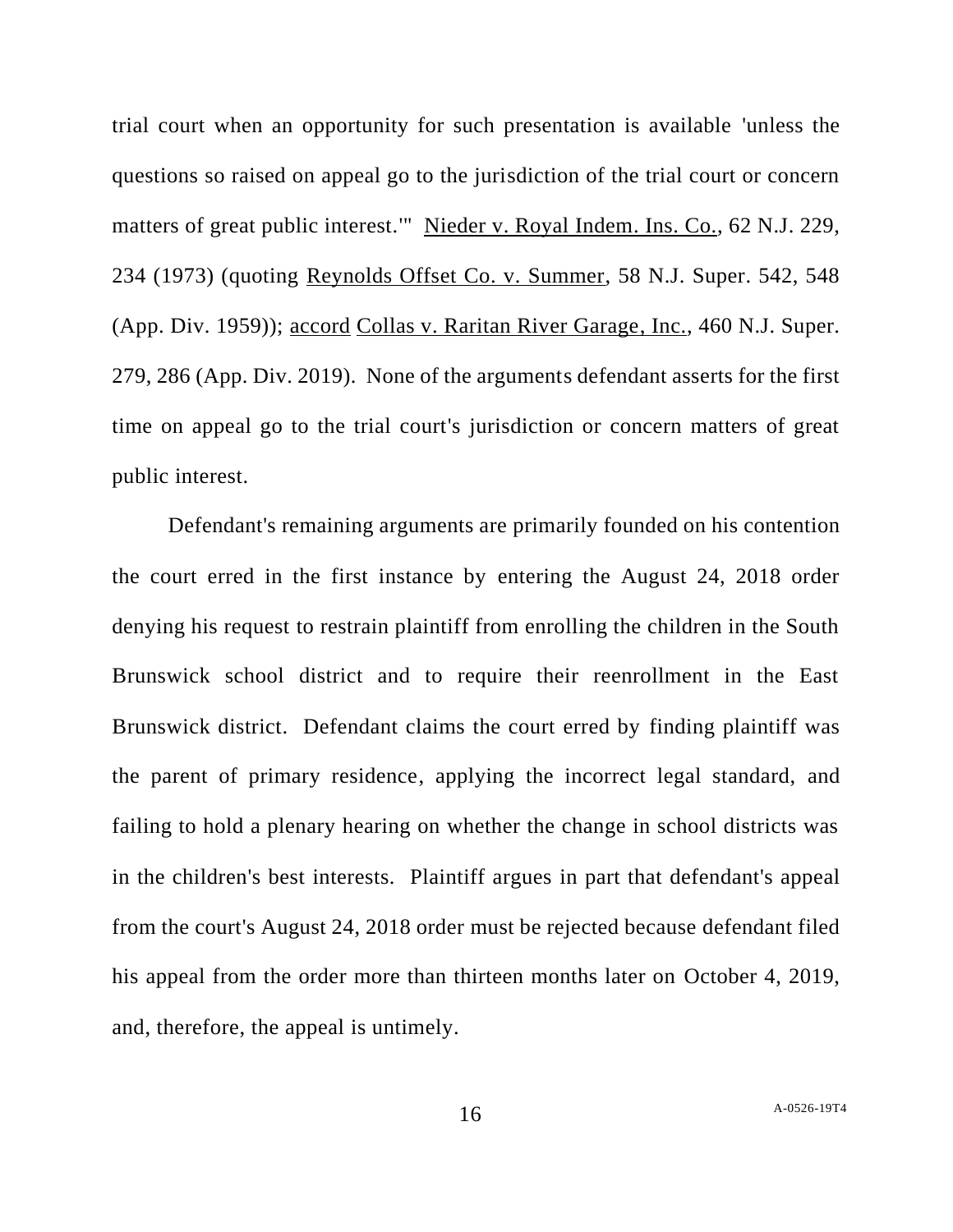"An appeal from a final judgment must be filed with the Appellate Division within forty-five days of its entry . . . . " Lombardi v. Masso, 207 N.J. 517, 540 (2011) (citing R. 2:4-1(a)). Rule 2:4-4(a) permits a maximum thirtyday extension of time, but only if the notice of appeal was actually "filed within the time as extended." See id. at 540-41. Rule 2:4-1 limits the scope of this court's jurisdiction and authority, In re Christie's Appointment of Perez as Pub. Member 7 of Rutgers Univ. Bd. of Governors, 436 N.J. Super. 575, 584 (App. Div. 2014), and, "[w]here the appeal is untimely, the Appellate Division has no jurisdiction to decide the merits of the appeal," Ricci, 448 N.J. Super. at 565 (quoting In re Hill, 241 N.J. Super. 367, 372 (App. Div. 1990)).

The August 24, 2018 order resolved all issues raised in defendant's postjudgment challenge to plaintiff's relocation of the children, their enrollment in the South Brunswick school district, and their withdrawal from the East Brunswick district. The order completely "dispose[d] of" defendant's challenge to the relocation and change of school districts; "reserve[ed] no further question, decision, or direction for future determination"; completed the proceeding initiated by defendant's order to show cause, Adams v. Adams, 53 N.J. Super. 424, 429 (App. Div. 1959) (citations omitted); and did not "require[] [any] further steps . . . to enable the court to adjudicate the cause on the merits[,]"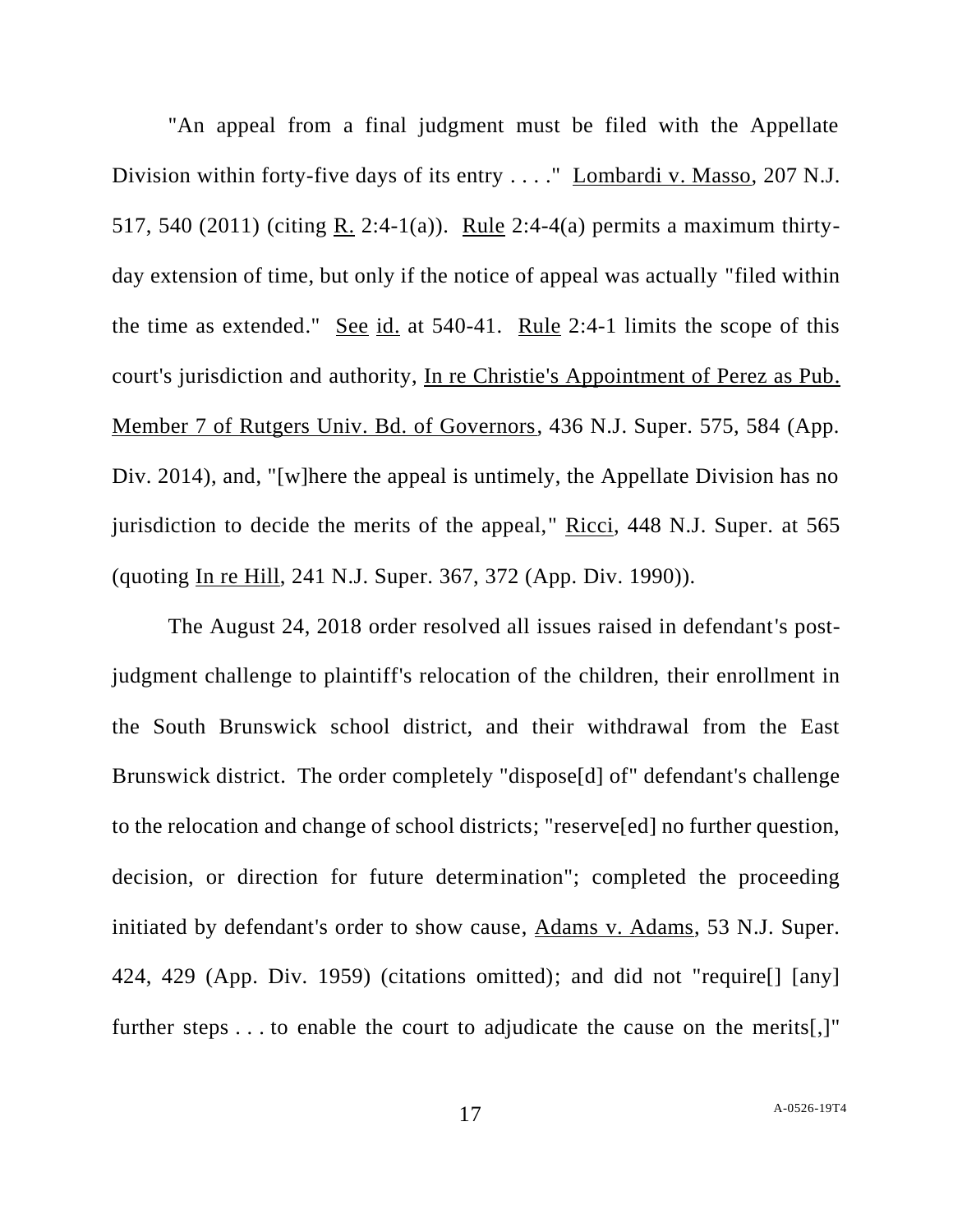Ricci, 448 N.J. Super. at 565 (third and fourth alterations in original) (quoting Moon v. Warren Haven Nursing Home, 182 N.J. 507, 512 (2005)). Thus, the August 24, 2018 order is a final order, and the appeal must have been filed within the forty-five days prescribed in Rule 2:4-1(a). See, e.g., Adams, at 53 N.J. Super. at 428-29 (explaining a post-judgment matrimonial order denying a motion to modify an alimony and child support award is a final judgment for purposes of appeal); cf. Ricci, 448 N.J. Super. at 566-67 (finding post-judgment matrimonial order allowing a child to intervene and setting parents' obligations to contribute to the child's education costs was interlocutory because it did not resolve all issues concerning the parents' obligations to contribute to the costs "or finalize all rights and responsibilities of the parties by finally adjudicating the merits of all issues raised in the action").

Defendant did not file his appeal from the August 24, 2018 order within forty-five days of its entry. Instead, he inexplicably waited four-hundred-andsixteen days and appealed from the order on October 4, 2019. During this time, the children completed a full year of school in the South Brunswick district and started a second school year in that system. His failure to timely file his appeal from the August 24, 2018 final order deprives this court of jurisdiction to consider the merits of his claims the motion court erred by finding plaintiff was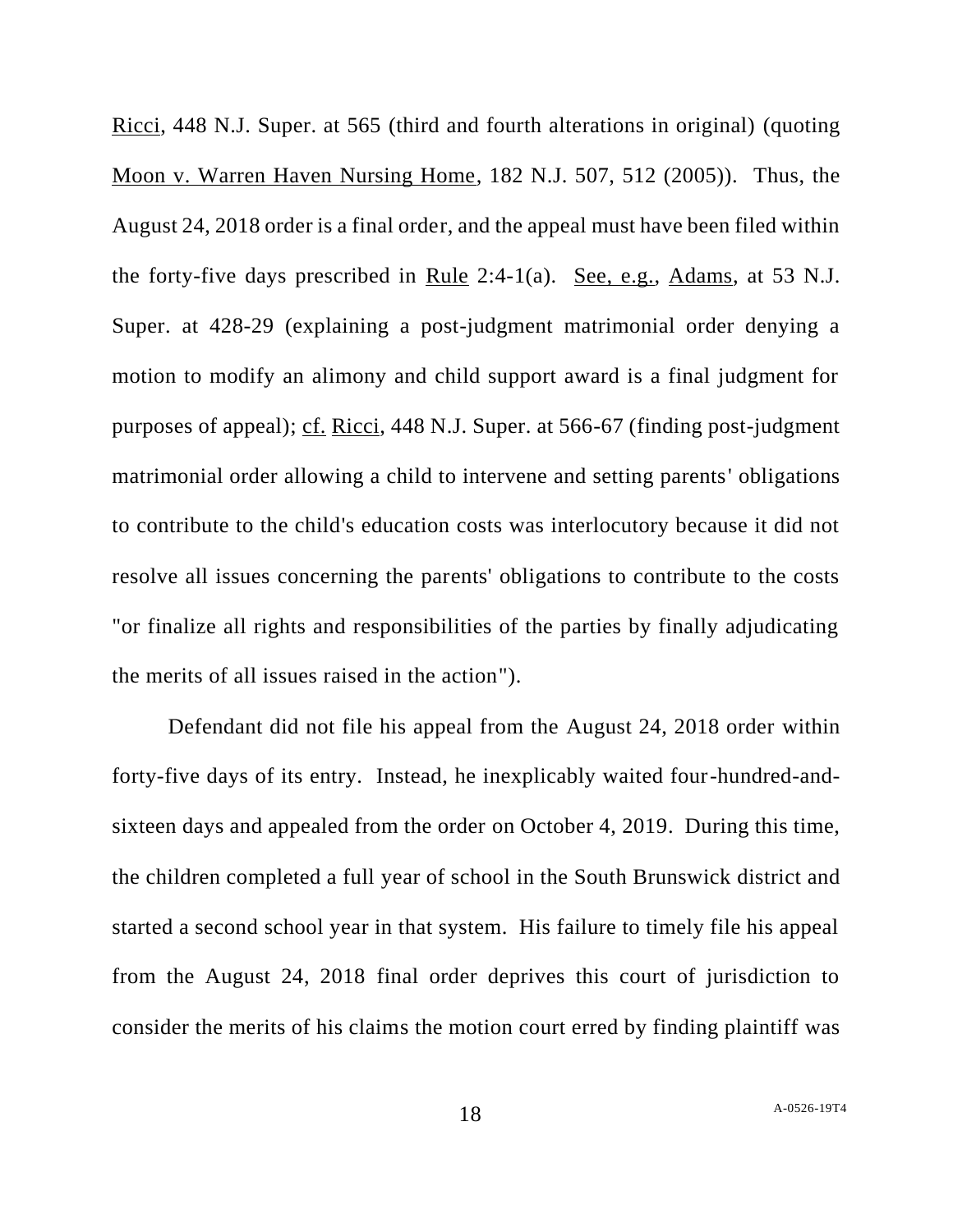the parent of primary residence, plaintiff properly withdrew the children from the East Brunswick school system, and plaintiff properly enrolled them in the South Brunswick system. See In re Hill, 241 N.J. Super. at 372. We therefore affirm the court's August 24, 2018 order.

In defendant's subsequent two motions, he renewed his challenge to plaintiff's designation as the parent of primary residence, as well as the propriety of plaintiff's withdrawal of the children from the East Brunswick school system and enrollment in South Brunswick. He did so following entry of the August 24, 2018 order disposing of those issues, and he therefore was required to demonstrate a change in circumstances warranting a modification of the court's August 24, 2018 order determining plaintiff was the parent of primary residence and that she properly enrolled the children in the South Brunswick school district. See, e.g., Bisbing v. Bisbing, 230 N.J. 309, 322 (2017) (explaining modification of custody arrangement adopted by the court requires showing of changed circumstances); Costa v. Costa, 440 N.J. Super. 1, 4 (App. Div. 2015) (explaining that a modification of an existing child custody first requires a demonstration of a "change of circumstances warranting modification" of the arrangements (citations omitted)); see also Finamore v. Aronson, 382 N.J. Super. 514, 522 (App. Div. 2006) (explaining "[o]rders defining a parent's right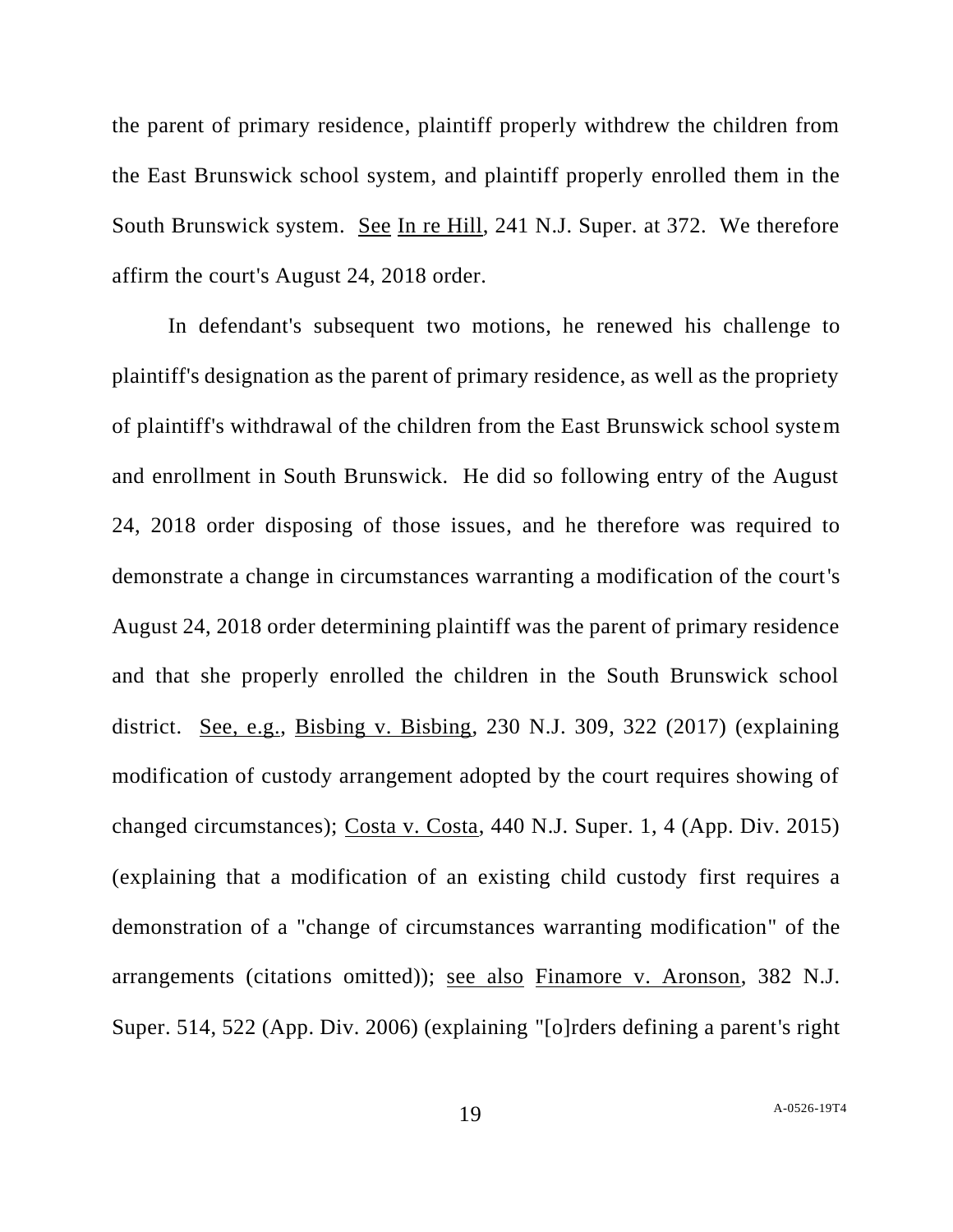with respect to contact with his child are subject to future revision depending on a showing of changed circumstances" (citations omitted)).

In its February 28, 2019 and August 23, 2019 orders, the court properly rejected defendant's attempt to relitigate the issues finally resolved in the August 24, 2018 order. Defendant's submissions to the court failed to demonstrate any change in circumstances following entry of the August 24, 2018 order that warranted a modification of the order's terms. To be sure, defendant voiced ongoing dissatisfaction with the August 24, 2018 order, and he asserted the court erred by entering the order in the first instance, but his arguments challenging the order were more properly made in either a motion for reconsideration, see R. 4:49-2, or a timely appeal. He filed neither. His dissatisfaction did not constitute changed circumstances warranting the modification of the August 24, 2018 order that he sought in the motions resulting in the February 28, 2019 and August 23, 2019 orders. See, e.g., Hand v. Hand, 391 N.J. Super. 102, 105 (App. Div. 2007) (finding a change in circumstances must "affect the welfare of the children" (citations omitted)). Having failed to demonstrate any changed circumstances, the court correctly entered the February 28, 2019 and August 23, 2019 orders denying his requests the court find plaintiff is not the parent of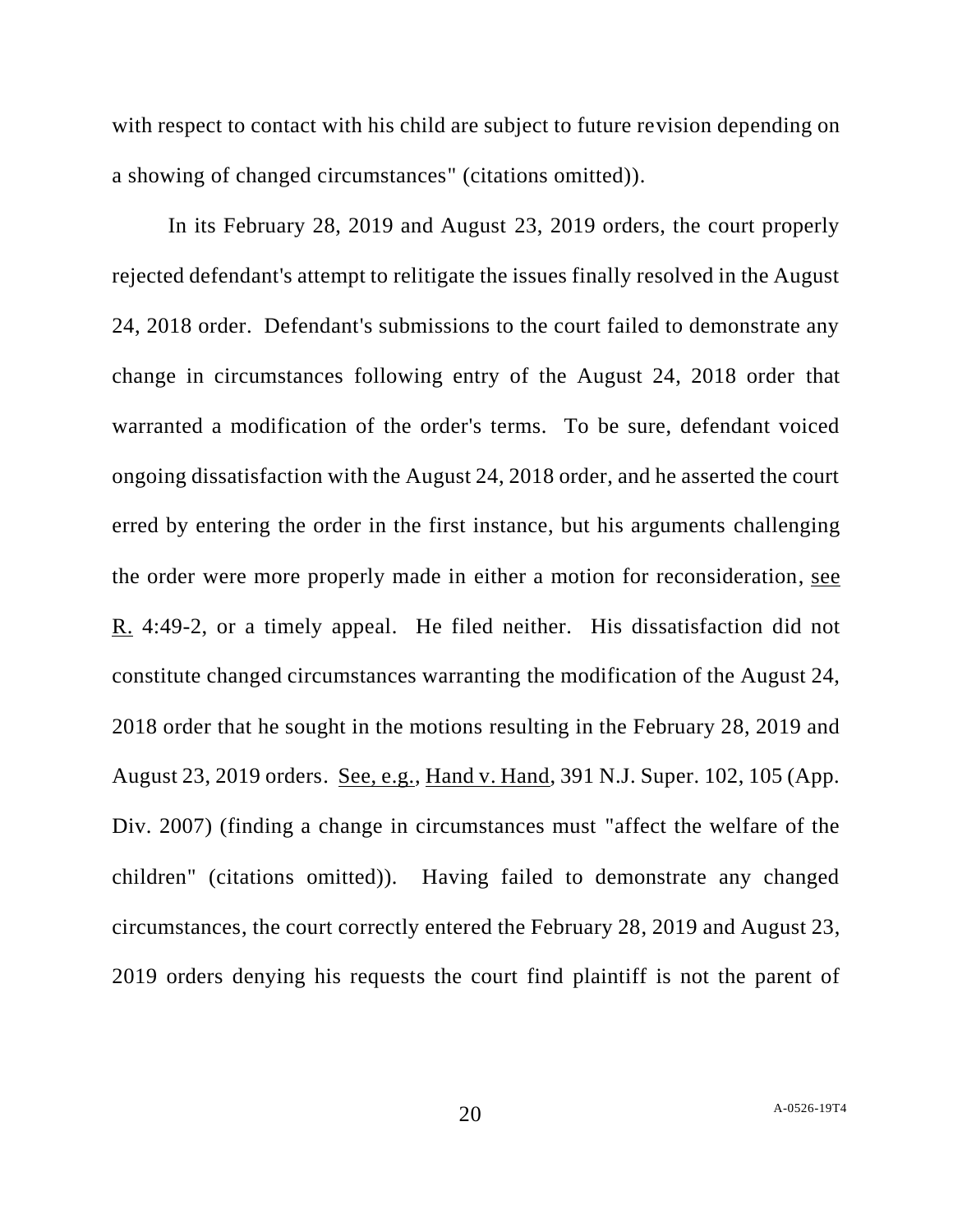primary residence and that the court direct the children's withdrawal from the South Brunswick school district and reenrollment in East Brunswick.

We are also unpersuaded by defendant's claim the court erred by requiring that he contribute fifty percent of past fees for D.T.'s participation in soccer training for which he enrolled the child and fifty percent of the past fees for D.T.'s participation in soccer league for which the child was enrolled by plaintiff. The court also determined future fees for the extracurricular activities would be paid in accordance with the mediation agreement, which requires that plaintiff pay seventy percent of such costs and defendant pay thirty percent.

The court recognized the mediation agreement provides for a seventythirty split of the extracurricular activity fees for the children. The court, however, also determined the past extracurricular fees at issue were "needlessly incurred" due to the parties' respective failures to communicate with each other to obtain approval of the activities before incurring fees for which the other party would bear financial responsibility. Thus, in the exercise of its discretion as a court of equity, see Kingsdorf v. Kingsdorf, 351 N.J. Super. 144, 157-58 (App. Div. 2002) (generally describing the Family Part's equitable powers), the court required the parties to share equally in the payment of the fees that were unnecessarily incurred due to their mutual and shared fault, see id. at 157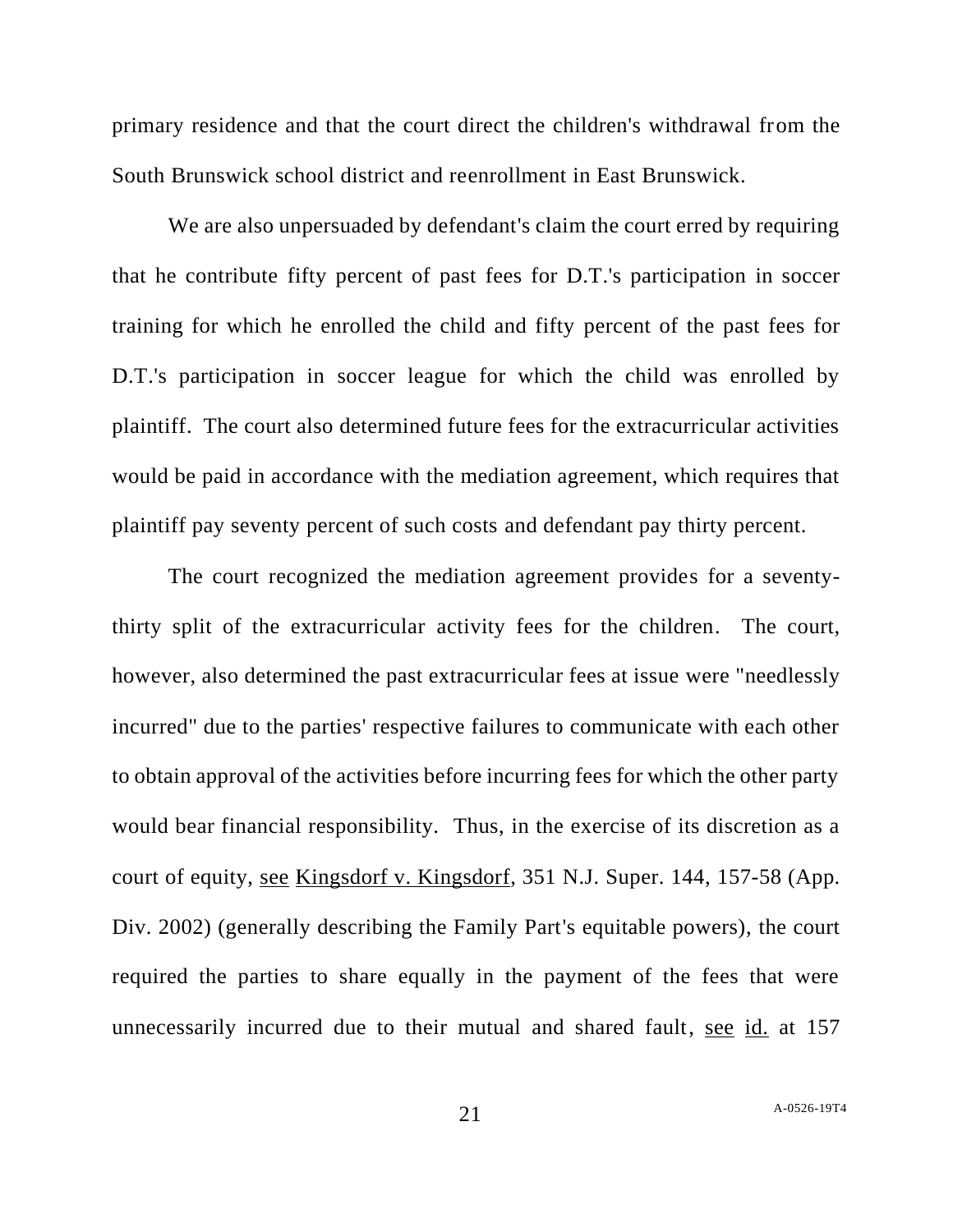(explaining the existence of an agreement "does not necessarily require that [its terms] be specifically enforced, if reflective application of equitable considerations and principles suggests a different remedy"). The court's finding the parties were equally at fault for the unnecessary incurrence of the past soccer-related fees supports the remedy imposed, and we discern no basis to reverse it.

Defendant also argues the court erred by requiring that he pay fifty percent of the costs of the court-ordered mediator and parenting time coordinator. He contends the record shows a disparity in income between the parties and the court failed to make any findings supporting an equal split of the costs.

The Family Part may appoint experts who will assist the court's determination of an issue, R. 5:3-3(a), and the court has discretion to direct who pays the associated costs, R. 5:3-3(i). In determining the appropriate fee allocation, the court may consider the factors outlined in Rule  $5:3-5(c)$ governing attorney's fees awards. See Platt v. Platt, 384 N.J. Super. 418, 429 (App. Div. 2006). We review a court's decision concerning the allocation of fees for court-appointed experts for an abuse of discretion. See Goldman v. Goldman, 275 N.J. Super. 452, 463–64 (App. Div. 1994). A trial court misuses its discretion by making a decision "without a rational [basis], inexplicably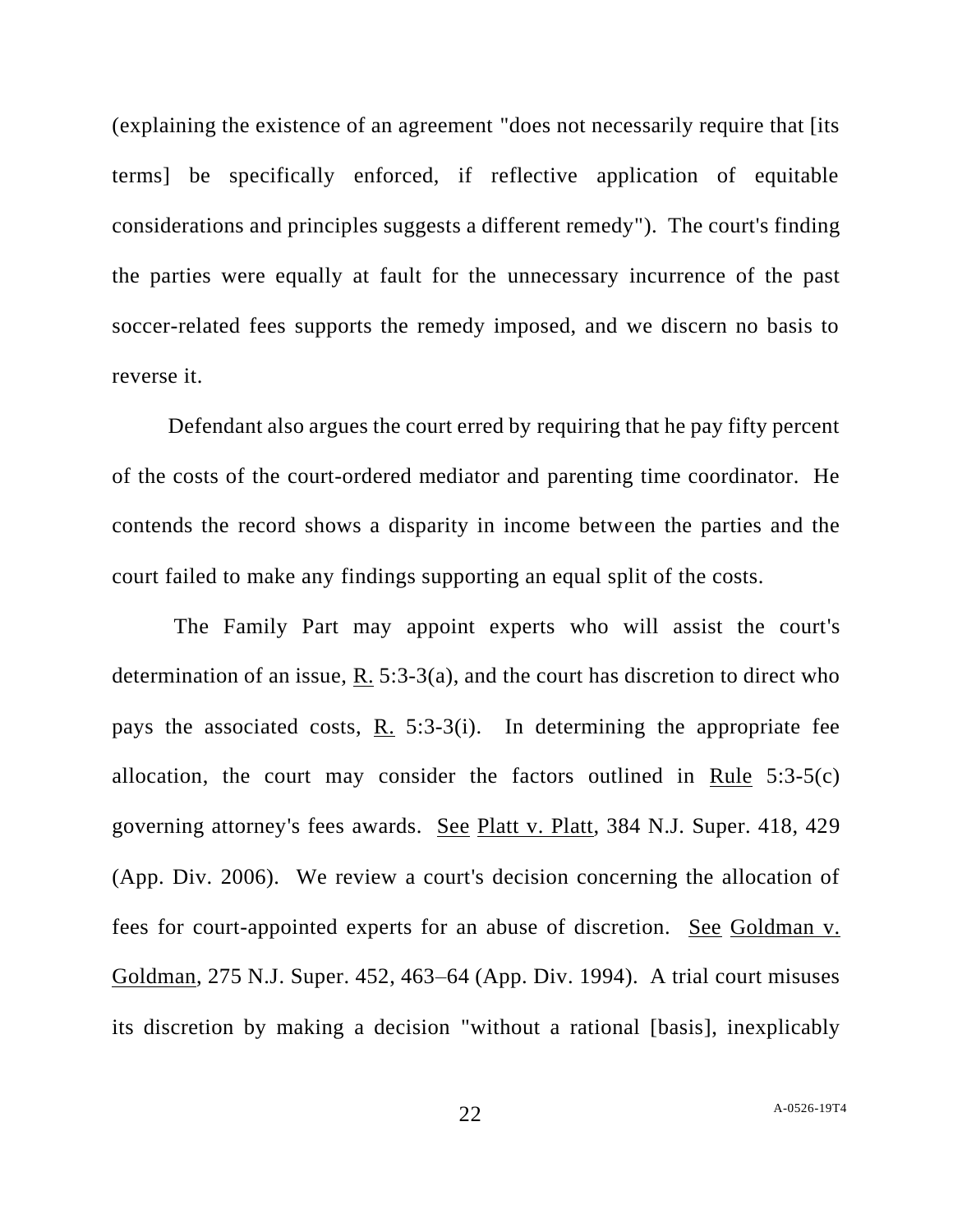depart[ing] from established policies, or rest[ing its decision] on an impermissible basis." US Bank Nat'l Ass'n v. Guillaume, 209 N.J. 449, 467 (2012) (quoting Iliadis v. Wal-Mart Stores, Inc., 191 N.J. 88, 123 (2007) (Rivera-Soto, J., dissenting)).

In its February 28, 2019 order, the court did not make any findings supporting its determination defendant should pay fifty percent of the mediation costs. In finding defendant should pay fifty percent of the parenting time coordinator's costs, the court noted the mediation agreement showed an "earning disparity" between the parties but also found it "critical that both parties be equally invested in the parent coordination process." In our view, the court did not adequately explain its decision to order the parties to equally share the costs of the mediator and parenting time coordinator, and we are not convinced ordering parties with disparate incomes to share equally in such costs equates to an equal financial investment in either process. In addition, the record shows a substantial disparity income, with plaintiff earning substantially more than defendant.

Because we are unable to precisely discern the court's reasoning, we are unable to determine if the court abused its discretion in ordering the equal allocation of the costs. We vacate that portion of the court's February 28, 2019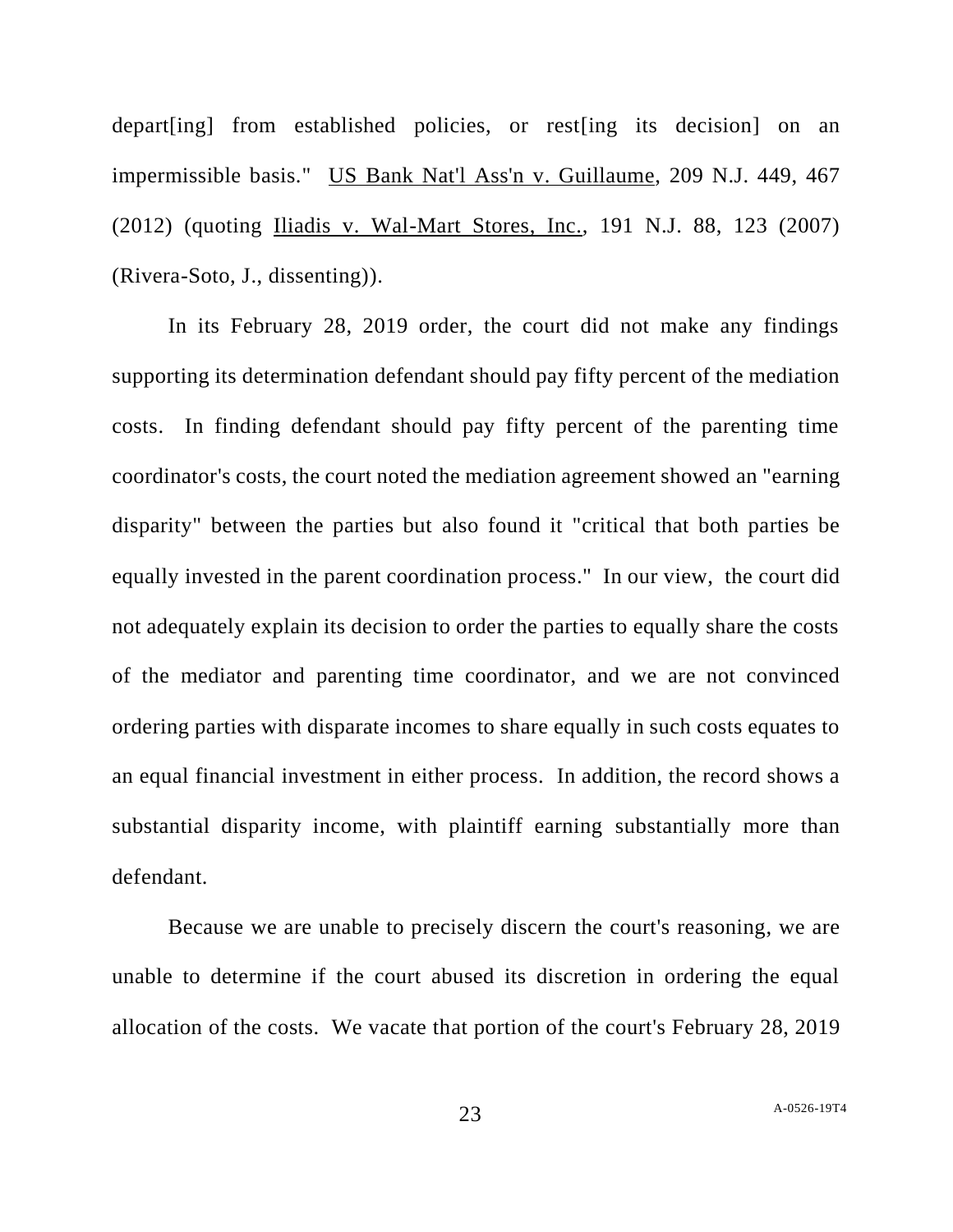order requiring an equal allocation of the costs for the mediator and parenting time coordinator, and we remand for the court to reconsider the issue and make appropriate findings.  $R_1$  1:7-4. Our decision to remand should not be interpreted as an expression of an opinion on the merits. They shall be decided by the trial court based on the record presented on remand.

Defendant also claims the court erred by denying his request for attorney's fees. Defendant was represented by counsel only in connection with the crossmotions that resulted in the February 28, 2019 order. The court denied defendant's fee request, finding that a "substantial portion" of the twenty-eight requests for relief contained in defendant's cross-motion lacked merit and there was no evidence defendant made any effort to resolve the outstanding issues with plaintiff prior to resorting to motion practice.

Attorney's fees may be awarded in a family action pursuant to Rule 5:3- 5(c). R. 4:42-9(a)(1). "An allowance for counsel fees and costs in a family action is discretionary." Eaton v. Grau, 368 N.J. Super. 215, 225 (App. Div. 2004) (citing R. 4:42-9(a)(1)); <u>see also R.</u> 5:3-5(c). We find no abuse of discretion in the court's denial of defendant's application for fees. The court did not find, and defendant has not demonstrated, plaintiff's motion was made in bad faith or for the purpose of harassment, see Kozak v. Kozak, 280 N.J. Super. 272,